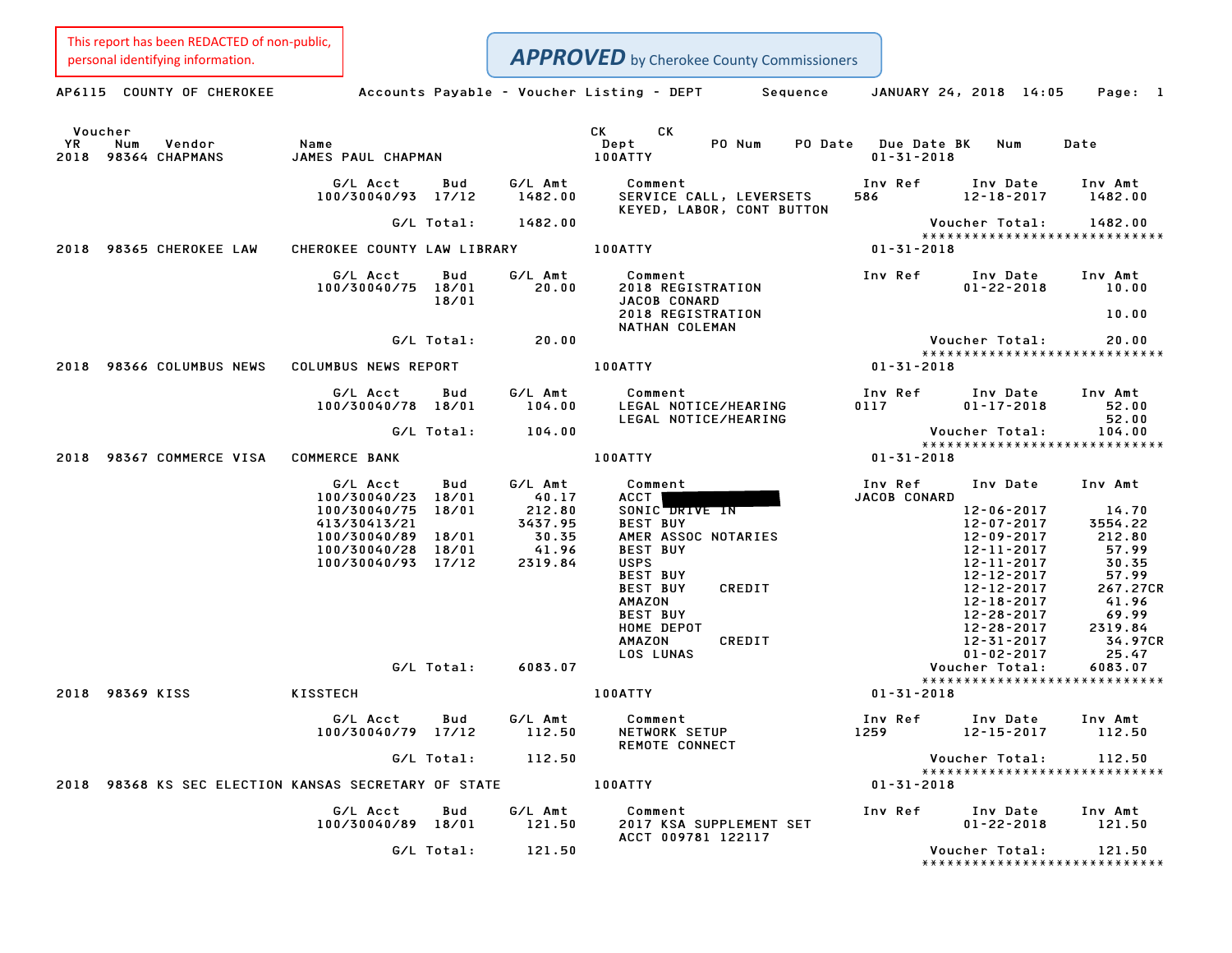|                                                                             |                                          |            |                    | AP6115 COUNTY OF CHEROKEE Accounts Payable - Voucher Listing - DEPT Sequence JANUARY 24, 2018 14:05 Page: 2 |                  |                                                                                                                             |                    |
|-----------------------------------------------------------------------------|------------------------------------------|------------|--------------------|-------------------------------------------------------------------------------------------------------------|------------------|-----------------------------------------------------------------------------------------------------------------------------|--------------------|
| Voucher<br>YR D<br>Num Vendor<br>2018 98371 TDS                             | <b>Name</b><br>TDS SERVICE               |            |                    | CK CK<br>PO Num<br>Dept<br>100ATTY                                                                          | $01 - 31 - 2018$ | PO Date Due Date BK Num                                                                                                     | Date               |
|                                                                             | G/L Acct Bud<br>100/30040/83 18/01       | G/L Total: | 10.00              | G/L Amt Comment<br>10.00 CONTRACT CHARGES                                                                   | 79566            | Inv Ref Inv Date Inv Amt<br>$01 - 15 - 2018$<br>Voucher Total:                                                              | 10.00<br>10.00     |
| 2018 98370 THOMSON                                                          | THOMSON WEST                             |            |                    | <b>100ATTY</b>                                                                                              | $01 - 31 - 2018$ |                                                                                                                             |                    |
|                                                                             | G/L Acct Bud<br>100/30040/75 18/01       |            | 254.99             | G/L Amt Comment<br>WEST INFORMATION CHARGES<br>12/1/17 - 12/31/17                                           | 837456275        | Inv Ref      Inv Date     Inv Amt<br>$01 - 10 - 2018$ 254.99                                                                |                    |
|                                                                             |                                          |            | G/L Total: 254.99  |                                                                                                             |                  | Voucher Total:                                                                                                              | 254.99             |
|                                                                             |                                          |            |                    | 100ATTY                                                                                                     | $01 - 31 - 2018$ |                                                                                                                             |                    |
|                                                                             | G/L Acct Bud<br>100/30040/29 18/01       |            | 69.94              | G/L Amt Comment<br>PAINT, TAPE<br>CLEANER, BRUSH, COVER                                                     |                  | 1nv Ref       Inv Date     Inv Amt<br>A334710         01–09–2018          40.98<br>A334620         01–08–2018         28.96 |                    |
|                                                                             |                                          |            | $G/L$ Total: 69.94 |                                                                                                             |                  | Voucher Total:                                                                                                              | $\overline{69.94}$ |
|                                                                             |                                          |            |                    |                                                                                                             | $01 - 31 - 2018$ |                                                                                                                             |                    |
|                                                                             | G/L Acct Bud<br>100/30040/76 18/01       |            | G⁄L Amt<br>369.00  | Comment<br><b>TRANSCRIPT</b><br>TRANSCRIPTS                                                                 |                  | Inv Ref Inv Date Inv Amt<br>2017CR67  01-18-2018  16.00<br>2015CR238 01-18-2018                                             | 353.00             |
|                                                                             |                                          | G/L Total: | 369.00             |                                                                                                             |                  | Voucher Total: 369.00<br>***************************                                                                        |                    |
| 2018 98373 XEROX                                                            |                                          |            |                    |                                                                                                             | $01 - 31 - 2018$ |                                                                                                                             |                    |
|                                                                             |                                          |            |                    | G/L Acct - Bud - G/L Amt - Comment<br>100/30040/83 18/01 279.52 COPIER CHARGES<br>G/L Total: 279.52         |                  | Inv Ref Inv Date Inv Amt<br>Voucher Total:                                                                                  | 279.52             |
|                                                                             |                                          |            |                    |                                                                                                             |                  | DEPT<br>Total:                                                                                                              | 8906.52            |
| 2018 98328 COMMERCE VISA COMMERCE BANK                                      |                                          |            |                    | <b>100CCLERK</b>                                                                                            | 01-31-2018       |                                                                                                                             |                    |
|                                                                             | G/L Acct<br>100/30020/75 18/01           | <b>Bud</b> | G/L Amt<br>88.00   | Comment<br>ACCT  <br>JACQUE DELMONT<br><b>USPS</b>                                                          |                  | Inv Ref Inv Date Inv Amt<br>12-15-2017                                                                                      | 88.00              |
|                                                                             |                                          |            | $G/L$ Total: 88.00 |                                                                                                             |                  | Voucher Total:                                                                                                              | 88.00              |
| 2018 98329 COMMERCE VISA COMMERCE BANK <b>And Account CONTENT</b> 100CCLERK |                                          |            |                    |                                                                                                             | 01-31-2018       | *****************************                                                                                               |                    |
|                                                                             | 100/30020/23 18/01<br>100/30020/88 18/01 |            | 25.08<br>315.00    | G/L Acct Bud G/L Amt Comment<br>ACCT  <br>RODNEY EDMONDSON<br>EL CHARRO, IOLA                               |                  | Inv Ref      Inv Date     Inv Amt<br>12-12-2017                                                                             | 25.08              |
|                                                                             |                                          | G/L Total: | 340.08             | <b>WSU MARKETPLACE</b>                                                                                      |                  | $01 - 04 - 2018$<br>Voucher Total:<br>*****************************                                                         | 315.00<br>340.08   |
|                                                                             |                                          |            |                    |                                                                                                             |                  | DEPT<br>Total:                                                                                                              | 428.08             |
|                                                                             |                                          |            |                    |                                                                                                             |                  |                                                                                                                             |                    |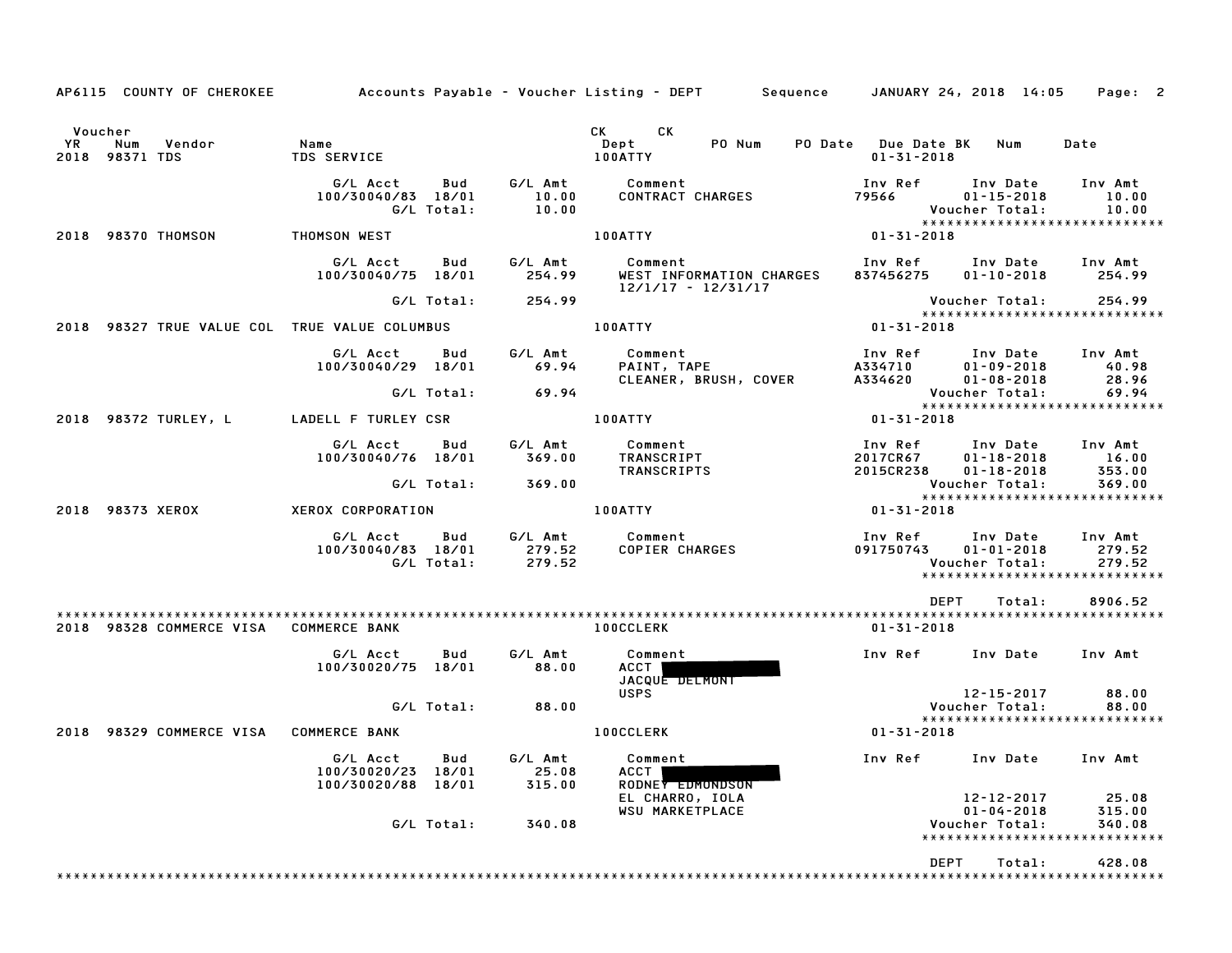|         |                          |                                                                                                         | AP6115 COUNTY OF CHEROKEE Accounts Payable - Voucher Listing - DEPT Sequence JANUARY 24, 2018 14:05                                                                                                                                          |                                                         | Page: 3                    |
|---------|--------------------------|---------------------------------------------------------------------------------------------------------|----------------------------------------------------------------------------------------------------------------------------------------------------------------------------------------------------------------------------------------------|---------------------------------------------------------|----------------------------|
| Voucher |                          | The Mum Vendor Mame Name (Dept Dept Dept )<br>2018 98359 AAF (AAF INTERNATIONAL ) 2018 98359 AAF (DIPT) | CK CK                                                                                                                                                                                                                                        | PO Num PO Date Due Date BK Num Date<br>$01 - 31 - 2018$ |                            |
|         |                          |                                                                                                         | G/L Acct Bud G/L Amt Comment Inv Ref Inv Date Inv Amt<br>100/30080/80 18/01 301.16 STRATA—FILTERS 91202941 01-16-2018 301.16<br>C/L Total: 301.16 STRATA—FILTERS 98358-COLUMBUS-NEWS COLUMBUS-NEWS REPORT 100CHOUSE 100CHOUSE 98358-         |                                                         |                            |
|         |                          |                                                                                                         |                                                                                                                                                                                                                                              |                                                         |                            |
|         |                          |                                                                                                         | G/L Acct       Bud        G/L Amt          Comment                               Inv Ref       Inv Date      Inv Amt<br>100/30080/78   18/01          48.00      LEGAL NOTICE/REVITALIZATION 120              01–19–2018                     |                                                         | 24.00                      |
|         |                          | G/L Total: 48.00                                                                                        |                                                                                                                                                                                                                                              | Voucher Total: 48.00<br>*****************************   |                            |
|         |                          | 2018 98402 EMPIRE <b>EMPIRE DISTRICT ELECTRIC COMPANY</b> 100CHOUSE                                     | $01 - 31 - 2018$                                                                                                                                                                                                                             |                                                         |                            |
|         |                          |                                                                                                         | 6/L Acct Bud G/L Amt Comment Inv Ref Inv Date Inv Amt<br>100/30080/81 18/01 2154.99 ACCT 305532–35–0<br>6/L Total: 2154.99 ACCT 305532–35–0<br>ERBRIDGE 100CHOUSE 100CHOUSE 01-31-2018<br>ERBRIDGE 100CHOUSE 100CHOUSE 100CHOUSE 101-31-20   |                                                         |                            |
|         | 2018 98351 EVERBRIDGE    | EVERBRIDGE                                                                                              |                                                                                                                                                                                                                                              |                                                         |                            |
|         |                          | 100/30080/89 17/12<br>G/L Total:                                                                        | G/L Acct Bud G/L Amt Comment                                                                                                                                                                                                                 |                                                         |                            |
|         | 2018 98330 FRONTIER MID  | FRONTIER FORENSICS MIDWEST, LLC 100CHOUSE                                                               |                                                                                                                                                                                                                                              |                                                         |                            |
|         |                          | G/L Acct Bud<br>100/30080/89 18/01 1550.00                                                              |                                                                                                                                                                                                                                              |                                                         |                            |
|         |                          | G/L Total: 1550.00                                                                                      |                                                                                                                                                                                                                                              | Voucher Total: 1550.00                                  |                            |
|         |                          | 2018 98331 KS GAS               KANSAS GAS SERVICE                         100CHOUSE                    | $\begin{array}{c} \text{Vouc}\\ \text{*} \text{*} \text{*} \text{*} \text{*} \text{*} \\ 01 - 31 - 2018 \end{array}$                                                                                                                         | ******************************                          |                            |
|         |                          |                                                                                                         |                                                                                                                                                                                                                                              |                                                         | 267.26<br>267.26           |
|         | 2018 98332 MAXTON, K     |                                                                                                         | KENNETH E MAXTON NEWSLED AND DOCHOUSE                                                                                                                                                                                                        | 01-31-2018                                              |                            |
|         |                          |                                                                                                         | G/LAcct Bud G/LAmt Comment<br>100/30080/89 18/01 400.00 CORONER BILLING 100-2018 240.00<br>17/12 CORONER BILLING 11-2018 160.00<br>17/12 CORONER BILLING 11-21-2018 160.00<br>100CHOUSE 100COUSE 101-31-2018 160.00<br>100CHOUSE 101-31-2018 | *****************************                           | 240.00<br>160.00<br>400.00 |
|         | 2018 98289 PRO SOLUTIONS | PRO SOLUTIONS, LLC 100CHOUSE                                                                            |                                                                                                                                                                                                                                              |                                                         |                            |
|         |                          | G/L Acct<br>100/30080/81 18/01 525.08<br>G/L Total: 525.08                                              |                                                                                                                                                                                                                                              | Voucher Total:<br>******************************        | 525.08<br>525.08           |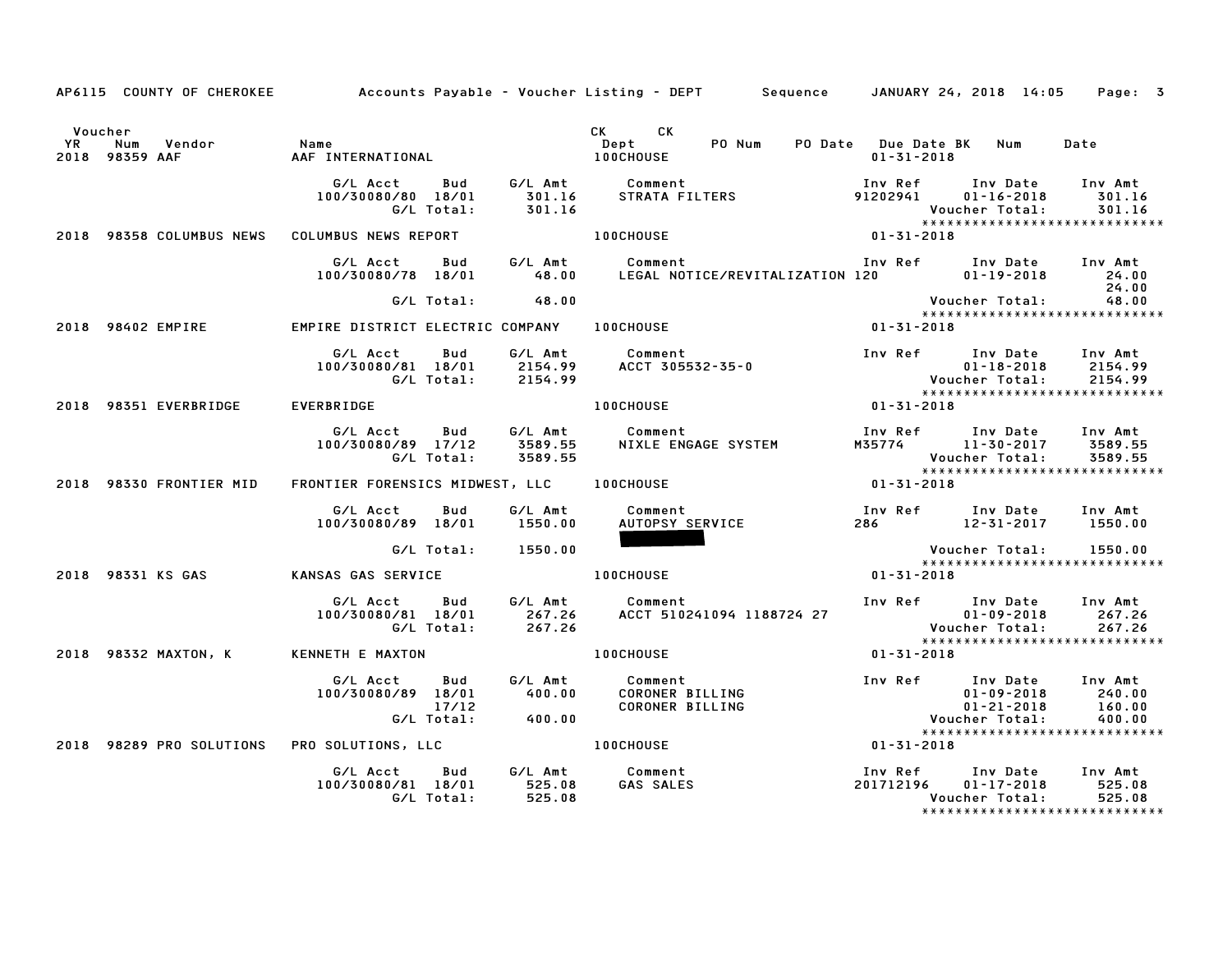| AP6115 COUNTY OF CHEROKEE                                              |                                                     |                               | Accounts Payable – Voucher Listing – DEPT         Sequence     JANUARY 24, 2018  14:05 |                                                |                                                                                         | Page: 4                       |
|------------------------------------------------------------------------|-----------------------------------------------------|-------------------------------|----------------------------------------------------------------------------------------|------------------------------------------------|-----------------------------------------------------------------------------------------|-------------------------------|
| Voucher<br><b>YR</b><br>Num<br>Vendor<br>2018 98290 QUALITY PEST       | Name<br>QUALITY PEST CONTROL INC                    |                               | PO Num<br>Dept<br><b>100CHOUSE</b>                                                     | <b>PO Date</b> Due Date BK<br>$01 - 31 - 2018$ | CK<br>Num                                                                               | СK<br>Date                    |
|                                                                        | G/L Acct<br>Bud<br>100/30080/80 18/01<br>G/L Total: | G/L Amt<br>40.00<br>40.00     | Comment<br><b>SPRAY</b>                                                                | Inv Ref<br>101366                              | Inv Date<br>$01 - 17 - 2018$<br>Voucher Total:<br>*****************************         | Inv Amt<br>40.00<br>40.00     |
| 2018 98333 SEKRPC                                                      | <b>SEKRPC</b>                                       |                               | 100CHOUSE                                                                              | 01-31-2018                                     |                                                                                         |                               |
|                                                                        | G/L Acct<br>Bud<br>100/30080/75 18/01<br>G/L Total: | G/L Amt<br>5640.45<br>5640.45 | Comment<br><b>2018 SEKRPC DUES</b>                                                     | Inv Ref                                        | Inv Date<br>$01 - 17 - 2018$<br>Voucher Total:<br>*****************************         | Inv Amt<br>5640.45<br>5640.45 |
| 2018 98354 TOUCHTON                                                    | TOUCHTON ELECTRIC INC                               |                               | 100CHOUSE                                                                              | 01-31-2018                                     |                                                                                         |                               |
|                                                                        | G/L Acct<br>Bud<br>100/30080/80 18/01<br>G/L Total: | G/L Amt<br>34.00<br>34.00     | Comment<br>ALARM, 2/1/18 - 2/28/18                                                     | Inv Ref<br>26776                               | Inv Date<br>$01 - 15 - 2018$<br>Voucher Total:<br>*****************************         | Inv Amt<br>34.00<br>34.00     |
|                                                                        |                                                     |                               |                                                                                        |                                                | <b>DEPT</b><br>Total:                                                                   | 14550.49                      |
| 2018 98334 NEX TECH                                                    | NEX-TECH                                            |                               | 100COMP                                                                                | $01 - 31 - 2018$                               |                                                                                         |                               |
|                                                                        | G/L Acct<br>Bud<br>100/30150/89 18/01<br>G/L Total: | G/L Amt<br>2.50<br>2.50       | Comment<br>ACCT 403167                                                                 |                                                | Inv Ref Inv Date<br>$01 - 01 - 2018$<br>Voucher Total:<br>***************************** | Inv Amt<br>2.50<br>2.50       |
|                                                                        |                                                     |                               |                                                                                        |                                                | <b>DEPT</b><br>Total:                                                                   | 2.50                          |
| 2018 98374 ADVANTAGE COMP ADVANTAGE COMPUTER ENTERPRISES INC 100DCOURT |                                                     |                               |                                                                                        | 01-31-2018                                     |                                                                                         |                               |
|                                                                        | G/L Acct<br>Bud<br>100/30070/89 18/01<br>G/L Total: | G/L Amt<br>37.50<br>37.50     | Comment<br>UPGRADING COMPUTER                                                          | Inv Ref<br>62454                               | Inv Date<br>12-27-2017<br>Voucher Total:<br>*****************************               | Inv Amt<br>37.50<br>37.50     |
| 2018 98375 CIZERLE, T                                                  | TERRY CIZERLE                                       |                               | 100DCOURT                                                                              | 01-31-2018                                     |                                                                                         |                               |
|                                                                        | G/L Acct<br>Bud<br>100/30070/73 18/01<br>G/L Total: | G/L Amt<br>187.81<br>187.81   | Comment<br><b>TRAVEL EXPENSE</b>                                                       | Inv Ref                                        | Inv Date<br>$01 - 22 - 2018$<br>Voucher Total:                                          | Inv Amt<br>187.81<br>187.81   |
| 2018 98376 CULLIGAN                                                    | CULLIGAN OF JOPLIN                                  |                               | 100DCOURT                                                                              | 01-31-2018                                     | *****************************                                                           |                               |
|                                                                        | G/L Acct<br>Bud<br>100/30070/89 18/01<br>G/L Total: | G/L Amt<br>24.75              | Comment<br>WATER<br>24.75                                                              | Inv Ref<br>112783                              | Inv Date<br>$01 - 16 - 2018$<br>Voucher Total: 24.75                                    | Inv Amt<br>24.75              |
| 2018 98377 ETTINGERS                                                   | ETTINGER'S OFFICE SUPPLY                            |                               | 100DCOURT                                                                              | $01 - 31 - 2018$                               | *****************************                                                           |                               |
|                                                                        | G/L Acct<br>Bud<br>100/30070/93 17/12               | G/L Amt<br>2100.69            | Comment<br><b>LABELS</b><br>CABINET, HUTCH, FILES<br>DRAWER, CHAIRS                    | Inv Ref<br>4987170<br>4979030                  | Inv Date<br>$12 - 20 - 2017$<br>12-12-2017                                              | Inv Amt<br>29.39<br>2071.30   |
|                                                                        | G/L Total:                                          | 2100.69                       |                                                                                        |                                                | Voucher Total:<br>*****************************                                         | 2100.69                       |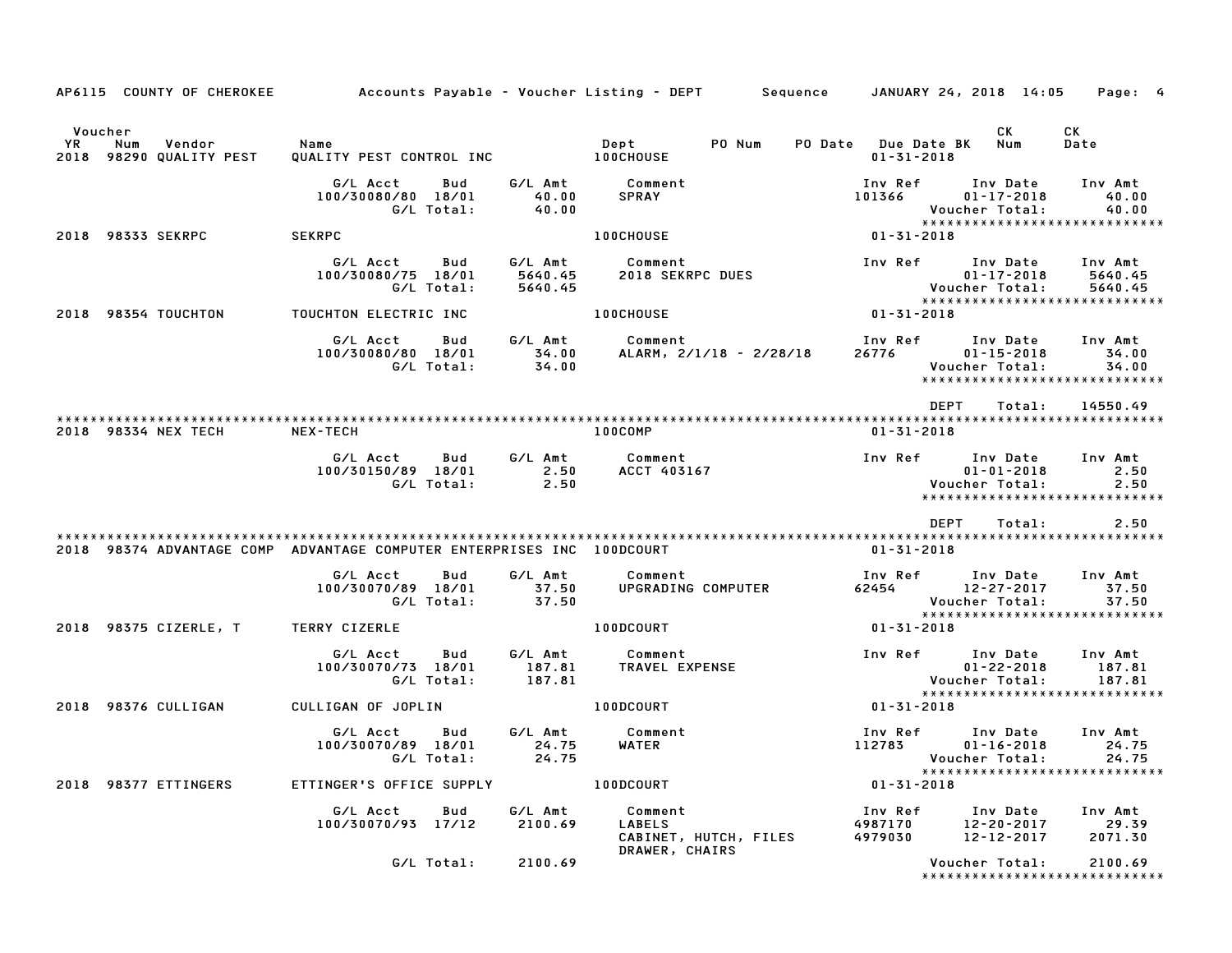|                                                            |                                                              |                             | AP6115 COUNTY OF CHEROKEE Accounts Payable - Voucher Listing - DEPT Sequence JANUARY 24, 2018 14:05 |                                                 | Page: 5                                                                                                        |
|------------------------------------------------------------|--------------------------------------------------------------|-----------------------------|-----------------------------------------------------------------------------------------------------|-------------------------------------------------|----------------------------------------------------------------------------------------------------------------|
| Voucher<br>YR<br>Num<br>Vendor<br>2018 98378 KS SENTENCING | Name<br>KANSAS SENTENCING COMMISSION 100DCOURT               |                             | Dept PO Num                                                                                         | PO Date Due Date BK Num<br>$01 - 31 - 2018$     | CK<br>CK<br>Date                                                                                               |
|                                                            | G/L Acct<br>Bud<br>100/30070/21 18/01<br>G/L Total:          | G/L Amt<br>249.00<br>249.00 | Comment<br>2018 SENTENCING GUIDELINES                                                               | Inv Ref Inv Date<br>Voucher Total:              | Inv Amt<br>$01 - 22 - 2018$<br>249.00<br>249.00<br>*****************************                               |
| 2018 98379 SHRED IT                                        | SHRED-IT                                                     |                             | 100DCOURT                                                                                           | 01-31-2018                                      |                                                                                                                |
|                                                            | G/L Acct<br>Bud<br>100/30070/89 17/12<br>G/L Total:          | 410.70<br>410.70            | G/L Amt Comment<br>SHREDDING SERVICE                                                                | Inv Ref<br>8123850766<br>Voucher Total:         | Inv Date<br>Inv Amt<br>12-31-2017<br>410.70<br>410.70<br>*****************************                         |
| 2018 98380 TURLEY, L                                       | LADELL F TURLEY CSR                                          |                             | 100DCOURT                                                                                           | 01-31-2018                                      |                                                                                                                |
|                                                            | G/L Acct<br>Bud<br>100/30070/89 18/01<br>G/L Total:          | G/L Amt<br>128.00<br>128.00 | Comment<br>TRANSCRIPT                                                                               | Inv Ref<br>2017CR67<br>Voucher Total:           | Inv Date Inv Amt<br>$01 - 18 - 2018$<br>128.00<br>128.00<br>*****************************                      |
| 2018 98381 YOUNG, M                                        | MAC YOUNG                                                    |                             | 100DCOURT                                                                                           | $01 - 31 - 2018$                                |                                                                                                                |
|                                                            | G/L Acct<br>Bud<br>100/30070/73 17/12<br>G/L Total:          | 92.12<br>92.12              | G/L Amt Comment<br>TRAVEL EXPENSE                                                                   | Inv Ref      Inv Date<br>Voucher Total:         | Inv Amt<br>$01 - 22 - 2017$<br>92.12<br>92.12<br>******************************                                |
| 2018 98397 BLUE VALLEY                                     | BLUE VALLEY PUBLIC SAFETY, INC 100DEPT OFF                   |                             |                                                                                                     | DEPT<br>01-31-2018                              | Total:<br>3230.57                                                                                              |
|                                                            | G/L Acct<br>Bud<br>100/30330/25 18/01                        | G/L Amt<br>8520.00          | Comment<br>YEARLY MAINTENANCE<br>$12/01/2017 - 11/30/2018$                                          | Inv Ref      Inv Date<br>12435 12-01-2017       | Inv Amt<br>8520.00                                                                                             |
|                                                            | G/L Total:                                                   | 8520.00                     |                                                                                                     | Voucher Total:                                  | 8520.00<br>******************************                                                                      |
| 2018 98294 ETTINGERS                                       | ETTINGER'S OFFICE SUPPLY <b>100DEPT OFF</b>                  |                             |                                                                                                     | 01-31-2018                                      |                                                                                                                |
|                                                            | G/L Acct<br>Bud<br>100/30330/31 18/01<br>18/01<br>G/L Total: | G/L Amt<br>161.92<br>161.92 | Comment<br>T/TISSUE, TRASH BAGS<br>TOWELS, LINERS                                                   | Inv Ref<br>4995850<br>4998630<br>Voucher Total: | Inv Amt<br>Inv Date<br>$01 - 10 - 2018$<br>79.94<br>$01 - 17 - 2018$<br>81.98<br>161.92                        |
| 2018 98336 MCCARTYS                                        | <b>MCCARTY'S</b>                                             |                             | 100DEPT OFF                                                                                         | $01 - 31 - 2018$                                | *****************************                                                                                  |
|                                                            | G/L Acct<br>Bud<br>100/30030/22 18/01<br>G/L Total:          | 272.79<br>272.79            | G/L Amt Comment<br>DIVIDERS, BINDERS, CLIPS                                                         | Inv Ref      Inv Date<br>P3282100               | Inv Amt<br>$01 - 11 - 2018$<br>272.79<br>Voucher Total:<br>272.79<br>*****************************             |
| 2018 98323 QUILL                                           | QUILL CORPORATION                                            |                             | 100DEPT OFF                                                                                         | $01 - 31 - 2018$                                |                                                                                                                |
|                                                            | G/L Acct<br>Bud<br>100/30330/22 18/01<br>G/L Total:          | G/L Amt<br>163.73<br>163.73 | Comment<br>BINDER, DIVIDERS, CLIPS                                                                  | Inv Ref<br>3701828                              | Inv Date<br>Inv Amt<br>$01 - 04 - 2018$<br>163.73<br>163.73<br>Voucher Total:<br>***************************** |
|                                                            |                                                              |                             |                                                                                                     | <b>DEPT</b>                                     | Total:<br>9118.44                                                                                              |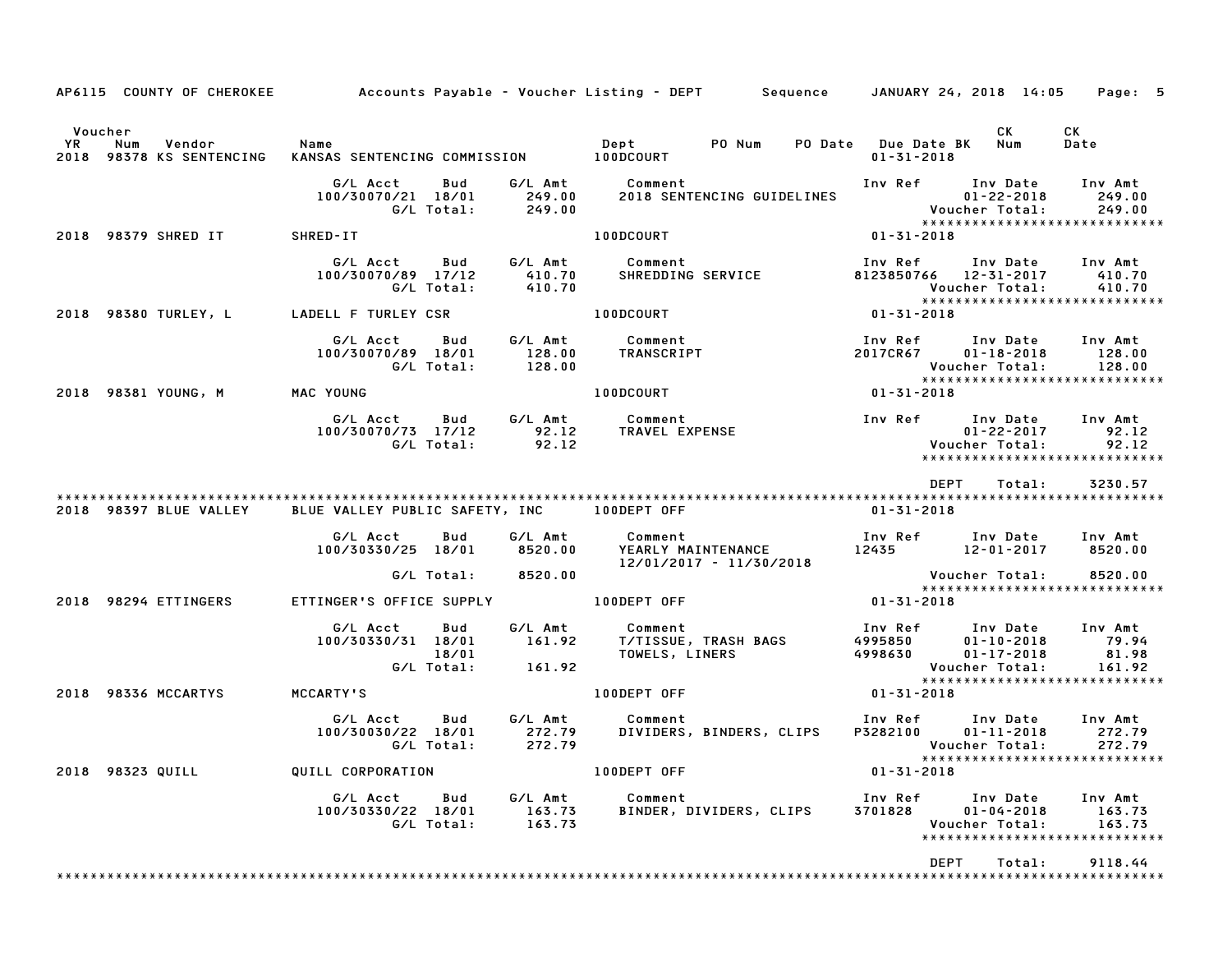| AP6115 COUNTY OF CHEROKEE                                                  |                                  |                   |                             | Accounts Payable – Voucher Listing – DEPT         Sequence                            |                                        | JANUARY 24, 2018 14:05                              | Page: 6                                                      |
|----------------------------------------------------------------------------|----------------------------------|-------------------|-----------------------------|---------------------------------------------------------------------------------------|----------------------------------------|-----------------------------------------------------|--------------------------------------------------------------|
| Voucher<br>YR<br>Num<br>Vendor<br>98405 COLUMBUS NEWS<br>2018              | Name<br>COLUMBUS NEWS REPORT     |                   |                             | CK<br><b>CK</b><br>Dept<br>PO Num<br>PO Date<br>100E/P                                | <b>Due Date BK</b><br>$01 - 31 - 2018$ | Num                                                 | Date                                                         |
|                                                                            | G/L Acct<br>100/30090/75 18/01   | Bud<br>G/L Total: | G/L Amt<br>132.00<br>132.00 | Comment<br><b>12 MONTH SUBSCRIPTION</b>                                               | Inv Ref<br>3131                        | Inv Date<br>$01 - 15 - 2018$<br>Voucher Total:      | Inv Amt<br>132.00<br>132.00<br>***************************** |
| 98337 COMMERCE VISA<br>2018                                                | <b>COMMERCE BANK</b>             |                   |                             | 100E/P                                                                                | $01 - 31 - 2018$                       |                                                     |                                                              |
|                                                                            | G/L Acct<br>100/30090/27 18/01   | Bud               | G/L Amt<br>1875.20          | Comment<br><b>ACCT</b><br>JASON ALLISON                                               | Inv Ref                                | Inv Date                                            | Inv Amt                                                      |
|                                                                            |                                  | G/L Total:        | 1875.20                     | WALMART<br>WALMART                                                                    |                                        | 12-13-2017<br>12-14-2017<br>Voucher Total:          | 1799.99<br>75.21<br>1875.20                                  |
| 98338 EMPIRE<br>2018                                                       | EMPIRE DISTRICT ELECTRIC COMPANY |                   |                             | 100E/P                                                                                | $01 - 31 - 2018$                       |                                                     | *****************************                                |
|                                                                            | G/L Acct<br>100/30090/72 18/01   | Bud<br>G/L Total: | G/L Amt<br>39.75<br>39.75   | Comment<br>ACCT 122003-60-1                                                           | Inv Ref<br>STORM SIREN 01-08-2018      | Inv Date<br>Voucher Total:                          | Inv Amt<br>39.75<br>39.75                                    |
| 98295 WESTAR<br>2018                                                       | <b>WESTAR ENERGY</b>             |                   |                             | 100E/P                                                                                | $01 - 31 - 2018$                       |                                                     | *****************************                                |
|                                                                            | G/L Acct<br>100/30090/89 18/01   | Bud<br>G/L Total: | G/L Amt<br>35.02<br>35.02   | Comment<br>ACCT 2457329745                                                            | Inv Ref<br>STORM SIREN 01-12-2018      | Inv Date<br>Voucher Total:                          | Inv Amt<br>35.02<br>35.02<br>*****************************   |
|                                                                            |                                  |                   |                             |                                                                                       | <b>DEPT</b>                            | Total:                                              | 2081.97                                                      |
| ********************<br>2018 98396 SANDERS, R                              | <b>RODNEY SANDERS</b>            |                   |                             | 100GIS                                                                                | $01 - 31 - 2018$                       |                                                     |                                                              |
|                                                                            | G/L Acct<br>100/30210/89         | Bud<br>18/01      | G/L Amt<br>1230.00          | Comment<br>OFFSITE GIS DATA SUPPORT<br>GIS TECHNICAL SUPPORT<br>ARC GIS ONLINE WEBMAP | Inv Ref<br>20180102                    | Inv Date<br>$01 - 09 - 2018$                        | Inv Amt<br>510.00<br>570.00<br>150.00                        |
|                                                                            |                                  | G/L Total:        | 1230.00                     |                                                                                       |                                        | Voucher Total:                                      | 1230.00<br>******************************                    |
| 2018 98339 SEK REG JUVENIL SEK REGIONAL JUVENILE DETENTION CTR 100JUVENILE |                                  |                   |                             |                                                                                       | <b>DEPT</b><br>$01 - 31 - 2018$        | Total:                                              | 1230.00                                                      |
|                                                                            | G/L Acct                         | <b>Bud</b>        | G/L Amt                     | Comment                                                                               | Inv Ref                                | Inv Date                                            | Inv Amt                                                      |
|                                                                            | 100/30170/89 17/12               | G/L Total:        | 8189.00<br>8189.00          | MONTHLY DETENTION FEE                                                                 | 6294                                   | 12-31-2017<br>Voucher Total:<br>******************* | 8189.00<br>8189.00                                           |
|                                                                            |                                  |                   |                             |                                                                                       | <b>DEPT</b>                            | Total:                                              | 8189.00                                                      |
|                                                                            |                                  |                   |                             |                                                                                       |                                        |                                                     |                                                              |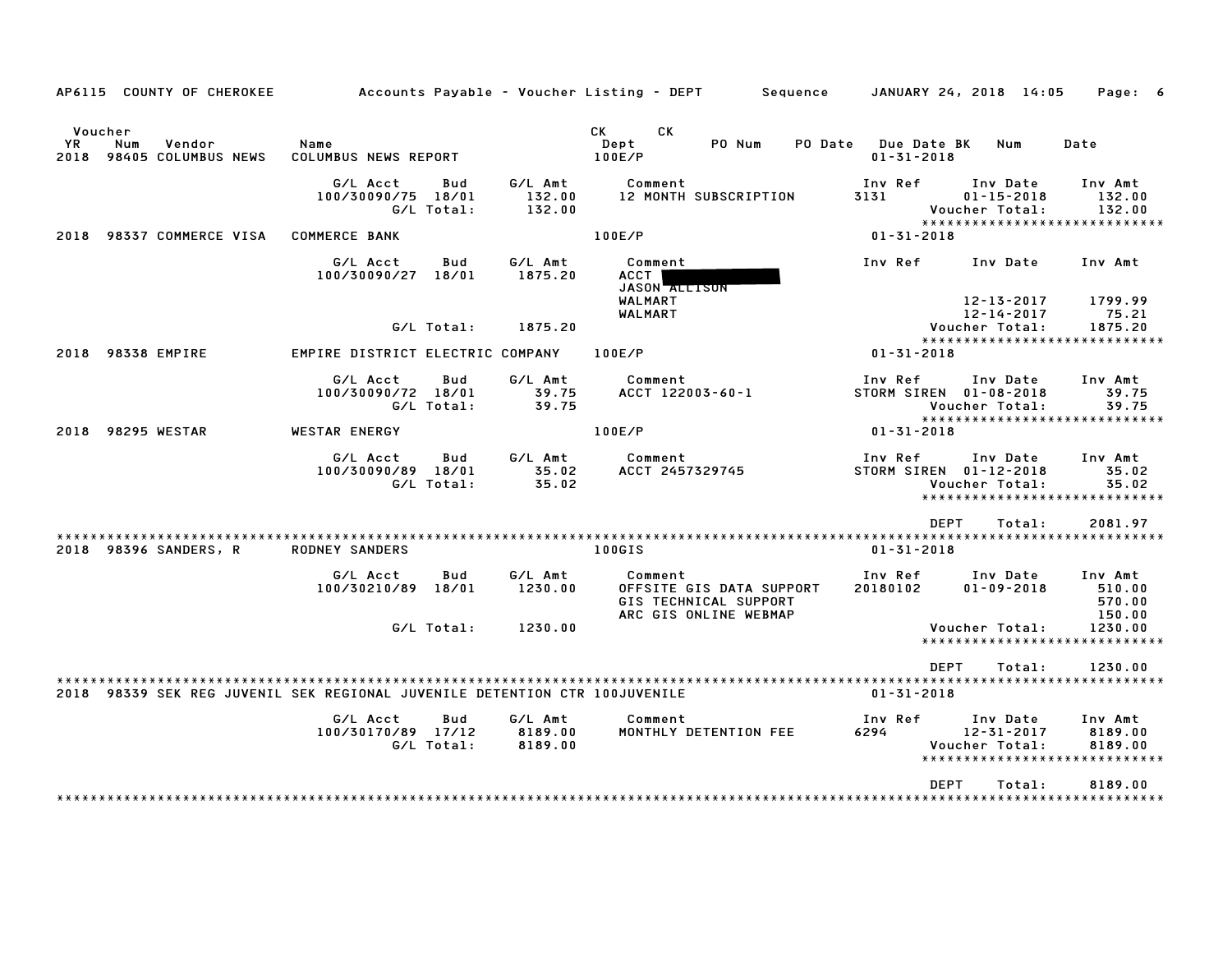|    |                  | AP6115 COUNTY OF CHEROKEE        | Accounts Payable – Voucher Listing – DEPT         Sequence |                   |                              |                            |                                                                                                                           |                                        | JANUARY 24, 2018 14:05                                                                              | Page: 7                                |
|----|------------------|----------------------------------|------------------------------------------------------------|-------------------|------------------------------|----------------------------|---------------------------------------------------------------------------------------------------------------------------|----------------------------------------|-----------------------------------------------------------------------------------------------------|----------------------------------------|
| YR | Voucher<br>Num   | Vendor<br>2018 98341 GALENA PROM | Name<br>GALENA AFTER PROM COMMITTEE                        |                   |                              | Dept<br><b>100REC</b>      | PO Num<br><b>PO Date</b>                                                                                                  | <b>Due Date BK</b><br>$01 - 31 - 2018$ | CK<br>Num                                                                                           | CK<br>Date                             |
|    |                  |                                  | G/L Acct<br>100/30130/99 18/01                             | Bud               | G/L Amt<br>200.00            | Comment                    | COMMISSIONER DONATION                                                                                                     | Inv Ref                                | Inv Date                                                                                            | Inv Amt<br>200.00                      |
|    |                  |                                  |                                                            | G/L Total:        | 200.00                       | PATRICK COLLINS            |                                                                                                                           |                                        | Voucher Total:                                                                                      | 200.00                                 |
|    |                  | 2018 98291 WORLD DOWN            | WORLD DOWN SYNDROM DAY                                     |                   |                              | <b>100REC</b>              |                                                                                                                           | 01-31-2018                             | *****************************                                                                       |                                        |
|    |                  |                                  | G/L Acct<br>100/30130/99 18/01                             | Bud               | G/L Amt<br>200.00            | Comment<br>PATRICK COLLINS | COMMISSIONER DONATION                                                                                                     | Inv Ref                                | Inv Date<br>$01 - 18 - 2018$                                                                        | Inv Amt<br>200.00                      |
|    |                  |                                  |                                                            | G/L Total:        | 200.00                       |                            |                                                                                                                           |                                        | <b>Voucher Total:</b><br>*****************************                                              | 200.00                                 |
|    |                  |                                  | 2018 98342 KS STATE DEEDS KANSAS STATE UNIVERSITY          |                   |                              | 100REGOFDEED               |                                                                                                                           | $01 - 31 - 2018$                       | <b>DEPT</b><br>Total:                                                                               | 400.00                                 |
|    |                  |                                  | G/L Acct<br>100/30050/88 18/01                             | Bud<br>G/L Total: | G/L Amt<br>220.00<br>220.00  | Comment                    | REGISTRATION/BARBARA BILKE<br><b>KAREN JOHNSTON</b>                                                                       | Inv Ref                                | Inv Date<br>$01 - 12 - 2018$<br>$01 - 12 - 2018$<br>Voucher Total:<br>***************************** | Inv Amt<br>110.00<br>110.00<br>220.00  |
|    |                  |                                  |                                                            |                   |                              |                            |                                                                                                                           |                                        | DEPT<br>Total:                                                                                      | 220.00                                 |
|    | 2018 98309 APPLE |                                  | APPLEMARKET                                                |                   |                              | <b>100SHERIFF</b>          |                                                                                                                           | $01 - 31 - 2018$                       |                                                                                                     |                                        |
|    |                  |                                  | G/L Acct<br>100/30060/32 18/01                             | Bud<br>G/L Total: | G/L Amt<br>6.90<br>6.90      | Comment<br>MILK            |                                                                                                                           | Inv Ref<br>$7^{\circ}$                 | Inv Date<br>10-02-2017<br>Voucher Total:                                                            | Inv Amt<br>6.90<br>6.90                |
|    |                  | 2018 98310 BOB BARKER            | <b>BOB BARKER COMPANY INC</b>                              |                   |                              | <b>100SHERIFF</b>          |                                                                                                                           | $01 - 31 - 2018$                       | *****************************                                                                       |                                        |
|    |                  |                                  | G/L Acct<br>100/30060/37 18/01                             | Bud<br>G/L Total: | G/L Amt<br>81.16<br>81.16    | Comment<br><b>CLIPPERS</b> |                                                                                                                           | Inv Ref                                | Inv Date<br>WEB000518508 12-29-2017<br>Voucher Total:<br>*****************************              | Inv Amt<br>81.16<br>81.16              |
|    | 2018 98311 CDL   |                                  | CDL ELECTRIC                                               |                   |                              | <b>100SHERIFF</b>          |                                                                                                                           | $01 - 31 - 2018$                       |                                                                                                     |                                        |
|    |                  |                                  | G/L Acct<br>100/30060/80 18/01<br>100/30060/80 17/12       | Bud               | G/L Amt<br>874.24<br>8050.58 | Comment                    | GENERATOR MAINTENANCE, OIL W72602<br>OIL FILTER, AIR FILTER FUEL<br>INSTALL NEW THEROMOSTAT<br>REPLACE EXHAUST MOTOR/BELT | Inv Ref<br>W72224<br>W72226            | Inv Date<br>$01 - 08 - 2018$<br>12-30-2017<br>12-30-2017                                            | Inv Amt<br>874.24<br>3260.70<br>410.94 |
|    |                  |                                  |                                                            | G/L Total:        | 8924.82                      | HEAT/ RTU #9               | EXTRA POD THERMOSTATS                                                                                                     | W72272<br>W72225                       | $12 - 30 - 2017$<br>12-30-2017<br>Voucher Total:<br>*******************************                 | 112.50<br>4266.44<br>8924.82           |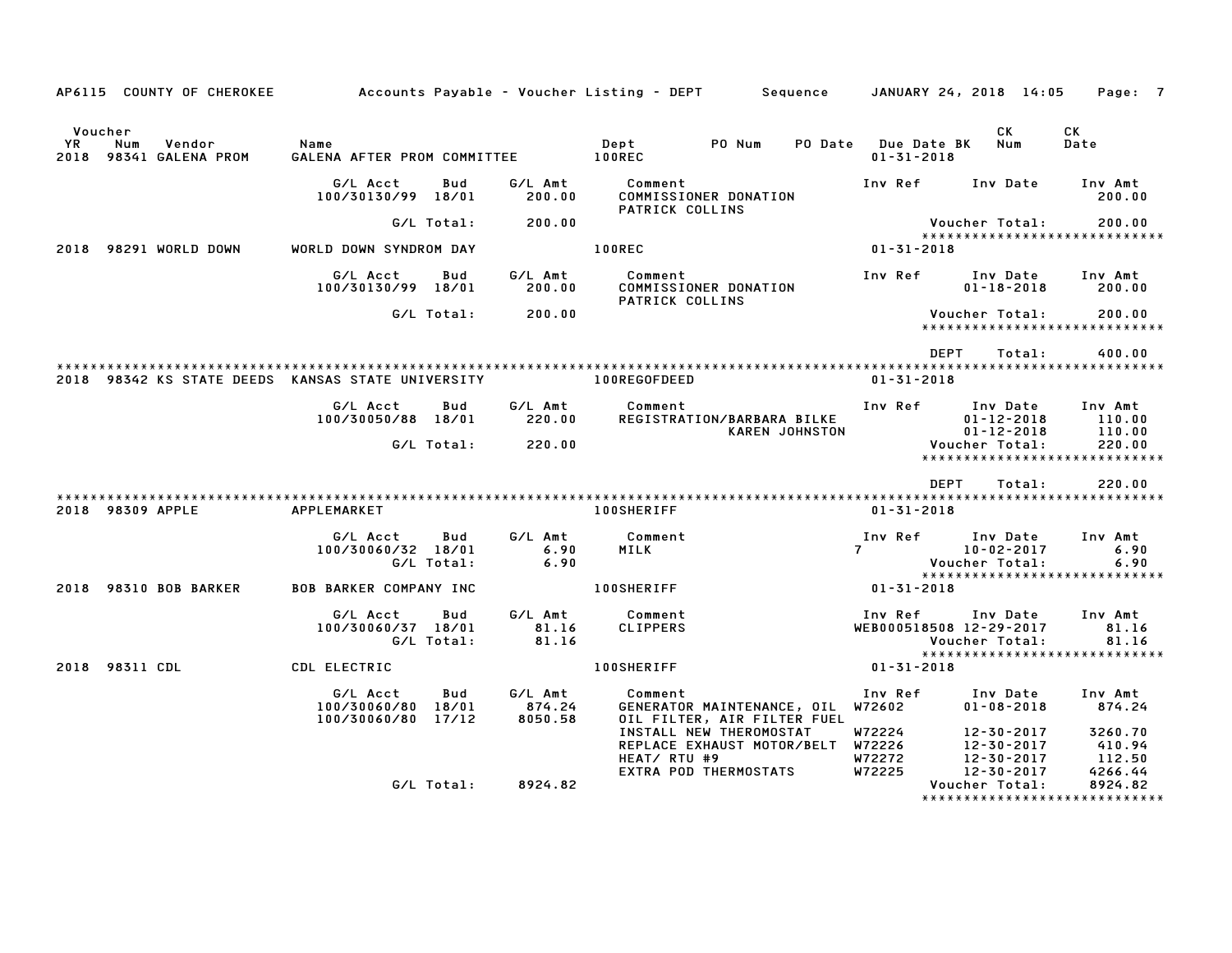|    | AP6115 COUNTY OF CHEROKEE                                          |                                |                   |                           | Accounts Payable - Voucher Listing - DEPT Sequence JANUARY 24, 2018 14:05                                                                                                                                                                                                   |                                         |                                                                                        | Page: 8                                                    |
|----|--------------------------------------------------------------------|--------------------------------|-------------------|---------------------------|-----------------------------------------------------------------------------------------------------------------------------------------------------------------------------------------------------------------------------------------------------------------------------|-----------------------------------------|----------------------------------------------------------------------------------------|------------------------------------------------------------|
| YR | Voucher<br>Num<br>Vendor<br>2018 98312 CENTURYLINK2961 CENTURYLINK | Name                           |                   |                           | СK<br>CK the control of the control of the control of the control of the control of the control of the control of the control of the control of the control of the control of the control of the control of the control of the contr<br>Dept<br>PO Num<br><b>100SHERIFF</b> | PO Date Due Date BK<br>$01 - 31 - 2018$ | Num                                                                                    | Date                                                       |
|    |                                                                    | G/L Acct<br>100/30060/74 18/01 | Bud<br>G/L Total: | G/L Amt<br>78.43<br>78.43 | Comment<br>ACCT 314237715                                                                                                                                                                                                                                                   | Inv Ref                                 | Inv Date<br>$01 - 01 - 2018$<br>Voucher Total:                                         | Inv Amt<br>78.43<br>78.43                                  |
|    | 2018 98313 CINTAS                                                  | CINTAS FIRST AID & SAFETY      |                   |                           | <b>100SHERIFF</b>                                                                                                                                                                                                                                                           | 01-31-2018                              |                                                                                        | *****************************                              |
|    |                                                                    | G/L Acct<br>100/30060/21 18/01 | Bud<br>G/L Total: | G/L Amt<br>49.50<br>49.50 | Comment<br><b>GLOVES</b>                                                                                                                                                                                                                                                    | Inv Ref<br>8403480861                   | Inv Date<br>12-29-2017<br>Voucher Total:                                               | Inv Amt<br>49.50<br>49.50<br>***************************** |
|    | 2018 98314 CINTAS FIRE                                             | CINTAS FIRE PROTECTION         |                   |                           | <b>100SHERIFF</b>                                                                                                                                                                                                                                                           | 01-31-2018                              |                                                                                        |                                                            |
|    |                                                                    | G/L Acct<br>100/30060/80 18/01 | Bud               | G/L Amt<br>457.16         | Comment<br>NOZZLE CAP, HEAT DETECTOR<br>INSPECTION, SERVICE CHARGE                                                                                                                                                                                                          | Inv Ref<br>0D74552343 11-08-2017        | Inv Date                                                                               | Inv Amt<br>457.16                                          |
|    |                                                                    |                                | G/L Total:        | 457.16                    |                                                                                                                                                                                                                                                                             |                                         | Voucher Total:                                                                         | 457.16<br>*****************************                    |
|    | 2018 98296 COMMERCE VISA COMMERCE BANK                             |                                |                   |                           | <b>100SHERIFF</b>                                                                                                                                                                                                                                                           | $01 - 31 - 2018$                        |                                                                                        |                                                            |
|    |                                                                    | G/L Acct<br>100/30060/21 18/01 | Bud               | G/L Amt<br>13.85          | Comment<br>ACCT<br>JANIS DALION                                                                                                                                                                                                                                             | Inv Ref                                 | Inv Date                                                                               | Inv Amt                                                    |
|    |                                                                    |                                | G/L Total:        | 13.85                     | <b>USPS</b>                                                                                                                                                                                                                                                                 |                                         | 12-12-2018<br>Voucher Total:                                                           | 13.85<br>13.85                                             |
|    | 2018 98297 COMMERCE VISA                                           | <b>COMMERCE BANK</b>           |                   |                           | <b>100SHERIFF</b>                                                                                                                                                                                                                                                           | 01-31-2018                              |                                                                                        | *****************************                              |
|    |                                                                    | G/L Acct<br>100/30060/30 18/01 | Bud               | G/L Amt<br>47.96          | Comment<br>ACCT  <br><b>BRANDON LERO</b>                                                                                                                                                                                                                                    | Inv Ref                                 | Inv Date                                                                               | Inv Amt                                                    |
|    |                                                                    |                                | G/L Total:        | 47.96                     | KWIK SHOP<br>KWIK SHOP                                                                                                                                                                                                                                                      |                                         | 12-15-2018<br>12-22-2018<br>Voucher Total:                                             | 24.39<br>23.57<br>47.96                                    |
|    | 2018 98298 COMMERCE VISA                                           | <b>COMMERCE BANK</b>           |                   |                           | <b>100SHERIFF</b>                                                                                                                                                                                                                                                           | $01 - 31 - 2018$                        |                                                                                        | *****************************                              |
|    |                                                                    | G/L Acct<br>100/30060/73 18/01 | Bud               | G/L Amt<br>154.65         | Comment<br>ACCT                                                                                                                                                                                                                                                             | Inv Ref                                 | Inv Date                                                                               | Inv Amt                                                    |
|    |                                                                    |                                |                   |                           | DENNIS OPLOTNIK<br><b>COUNTRY CAFE</b><br>MCDONALDS<br>CINDYS COPPER KETTLE<br>WALMART<br>WM SUPERCENTER<br>SHIPPYS TOWN AND C                                                                                                                                              |                                         | 12-01-2017<br>12-01-2017<br>12-07-2017<br>12-09-2017<br>12-30-2017<br>$01 - 04 - 2018$ | 14.28<br>4.01<br>13.22<br>45.65<br>60.77<br>16.72          |
|    |                                                                    |                                | G/L Total:        | 154.65                    |                                                                                                                                                                                                                                                                             |                                         | Voucher Total:                                                                         | 154.65<br>*****************************                    |
|    | 2018 98299 COMMERCE VISA                                           | <b>COMMERCE BANK</b>           |                   |                           | <b>100SHERIFF</b>                                                                                                                                                                                                                                                           | $01 - 31 - 2018$                        |                                                                                        |                                                            |
|    |                                                                    | G/L Acct<br>100/30060/30 18/01 | Bud               | G/L Amt<br>82.45          | Comment<br><b>ACCT</b><br>TAYLOR LUDWIG                                                                                                                                                                                                                                     | Inv Ref                                 | Inv Date                                                                               | Inv Amt                                                    |
|    |                                                                    |                                |                   |                           | <b>STOCKYARDS</b><br>QT<br>QT                                                                                                                                                                                                                                               |                                         | 12-03-2017<br>12-08-2017<br>$12 - 15 - 2017$                                           | 36.69<br>14.54<br>31.22                                    |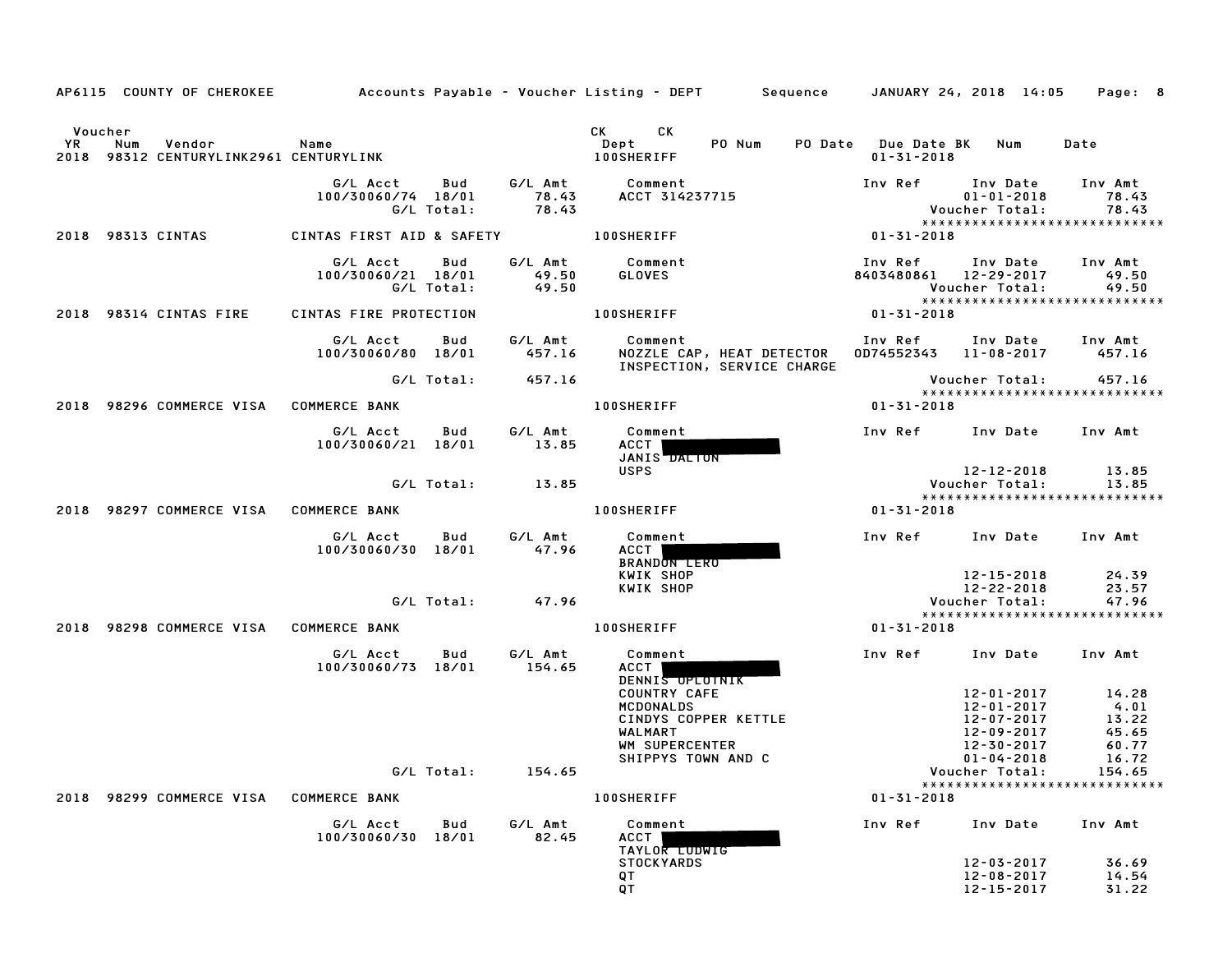|      |                | AP6115 COUNTY OF CHEROKEE |                                                                      |              |                             | Accounts Payable – Voucher Listing – DEPT | Sequence | JANUARY 24, 2018 14:05                                                | Page: 9        |
|------|----------------|---------------------------|----------------------------------------------------------------------|--------------|-----------------------------|-------------------------------------------|----------|-----------------------------------------------------------------------|----------------|
| YR.  | Voucher<br>Num | Vendor                    | Name                                                                 | G/L Total:   | 82.45                       | CK<br>СK<br>Dept<br>PO Num                | PO Date  | Due Date BK<br>Num<br>Voucher Total:<br>***************************** | Date<br>82.45  |
| 2018 |                | 98300 COMMERCE VISA       | <b>COMMERCE BANK</b>                                                 |              |                             | <b>100SHERIFF</b>                         |          | $01 - 31 - 2018$                                                      |                |
|      |                |                           | G/L Acct<br>100/30060/73                                             | Bud<br>18/01 | G/L Amt<br>374.45           | Comment<br>ACCT<br>MICHELLE HAYNES        | Inv Ref  | Inv Date                                                              | Inv Amt        |
|      |                |                           |                                                                      |              |                             | MCDONALDS                                 |          | $12 - 06 - 2017$                                                      | 2.76           |
|      |                |                           |                                                                      |              |                             | <b>PILOT</b>                              |          | $12 - 06 - 2017$                                                      | 42.44          |
|      |                |                           |                                                                      |              |                             | <b>MURPHYS</b><br>SUNOCO                  |          | $12 - 06 - 2017$<br>$12 - 06 - 2017$                                  | 38.68<br>35.87 |
|      |                |                           |                                                                      |              |                             | IN N OUT BURGER                           |          | 12-06-2017                                                            | 15.59          |
|      |                |                           |                                                                      |              |                             | PILOT                                     |          | $12 - 07 - 2017$                                                      | 43.85          |
|      |                |                           |                                                                      |              |                             | LA QUINTA INN                             |          | 12-07-2017                                                            | 132.25         |
|      |                |                           |                                                                      |              |                             | <b>EXXONMOBIL</b>                         |          | $12 - 07 - 2017$                                                      | 36.86          |
|      |                |                           |                                                                      |              |                             | WHATABURGER                               |          | 12-07-2017                                                            | 26.15          |
|      |                |                           |                                                                      | G/L Total:   | 374.45                      |                                           |          | Voucher Total:<br>*****************************                       | 374.45         |
| 2018 |                | 98301 COMMERCE VISA       | <b>COMMERCE BANK</b>                                                 |              |                             | <b>100SHERIFF</b>                         |          | $01 - 31 - 2018$                                                      |                |
|      |                |                           | G/L Acct                                                             | Bud          | G/L Amt                     | Comment                                   | Inv Ref  | Inv Date                                                              | Inv Amt        |
|      |                |                           | 100/30060/30                                                         | 18/01        | 46.12                       | ACCT                                      |          |                                                                       |                |
|      |                |                           | 100/30060/28                                                         | 18/01        | 46.90                       | <b>TERRY CLUGSTON</b>                     |          |                                                                       |                |
|      |                |                           | 100/30060/22 18/01                                                   |              | 71.25                       | <b>CASEYS</b>                             |          | 12-01-2017                                                            | 46.12          |
|      |                |                           |                                                                      |              |                             | <b>AVNGATE</b><br><b>PAYPAL</b>           |          | 12-03-2017                                                            | 46.90<br>71.25 |
|      |                |                           |                                                                      | G/L Total:   | 164.27                      |                                           |          | 12-05-2017<br>Voucher Total:                                          | 164.27         |
|      |                |                           |                                                                      |              |                             |                                           |          | *****************************                                         |                |
| 2018 |                | 98344 COMMERCE VISA       | <b>COMMERCE BANK</b>                                                 |              |                             | <b>100SHERIFF</b>                         |          | $01 - 31 - 2018$                                                      |                |
|      |                |                           | G/L Acct<br>100/30060/22 18/01<br>490/30490/89                       | Bud          | G/L Amt<br>138.00<br>309.00 | Comment<br><b>ACCT</b><br>DAVID GROVES    | Inv Ref  | Inv Date                                                              | Inv Amt        |
|      |                |                           |                                                                      |              |                             | WALTER CURTIS CO LLC                      |          | 12-13-2018                                                            | 138.00         |
|      |                |                           |                                                                      |              |                             | <b>LABETTE BANK</b><br>CASH ADVANCE FEE   |          | $12 - 13 - 2018$<br>$12 - 15 - 2018$                                  | 300.00<br>9.00 |
|      |                |                           |                                                                      | G/L Total:   | 447.00                      |                                           |          | Voucher Total:                                                        | 447.00         |
|      |                |                           |                                                                      |              |                             |                                           |          | *****************************                                         |                |
| 2018 |                | 98352 COMMERCE VISA       | <b>COMMERCE BANK</b>                                                 |              |                             | <b>100SHERIFF</b>                         |          | $01 - 31 - 2018$                                                      |                |
|      |                |                           | G/L Acct<br>100/30060/68 18/01                                       | Bud          | G/L Amt<br>33.99            | Comment<br>ACCT<br>JUSTIN NOEL            | Inv Ref  | Inv Date                                                              | Inv Amt        |
|      |                |                           |                                                                      |              |                             | <b>PAYPAL</b>                             |          | $12 - 06 - 2018$                                                      | 33.99          |
|      |                |                           |                                                                      | G/L Total:   | 33.99                       |                                           |          | Voucher Total:<br>*****************************                       | 33.99          |
| 2018 |                |                           | 98315 CONSOLIDATED CO CONSOLIDATED CORRECTIONAL FOOD SERV 100SHERIFF |              |                             |                                           |          | $01 - 31 - 2018$                                                      |                |
|      |                |                           | G/L Acct                                                             | Bud          | G/L Amt                     | Comment                                   | Inv Ref  | Inv Date                                                              | Inv Amt        |
|      |                |                           | 100/30060/32 18/01                                                   |              | 11114.42                    | INMATE MEALS                              | 19122717 | 12-27-2017                                                            | 11114.42       |
|      |                |                           |                                                                      | G/L Total:   | 11114.42                    |                                           |          | Voucher Total:                                                        | 11114.42       |
|      |                |                           |                                                                      |              |                             |                                           |          | *****************************                                         |                |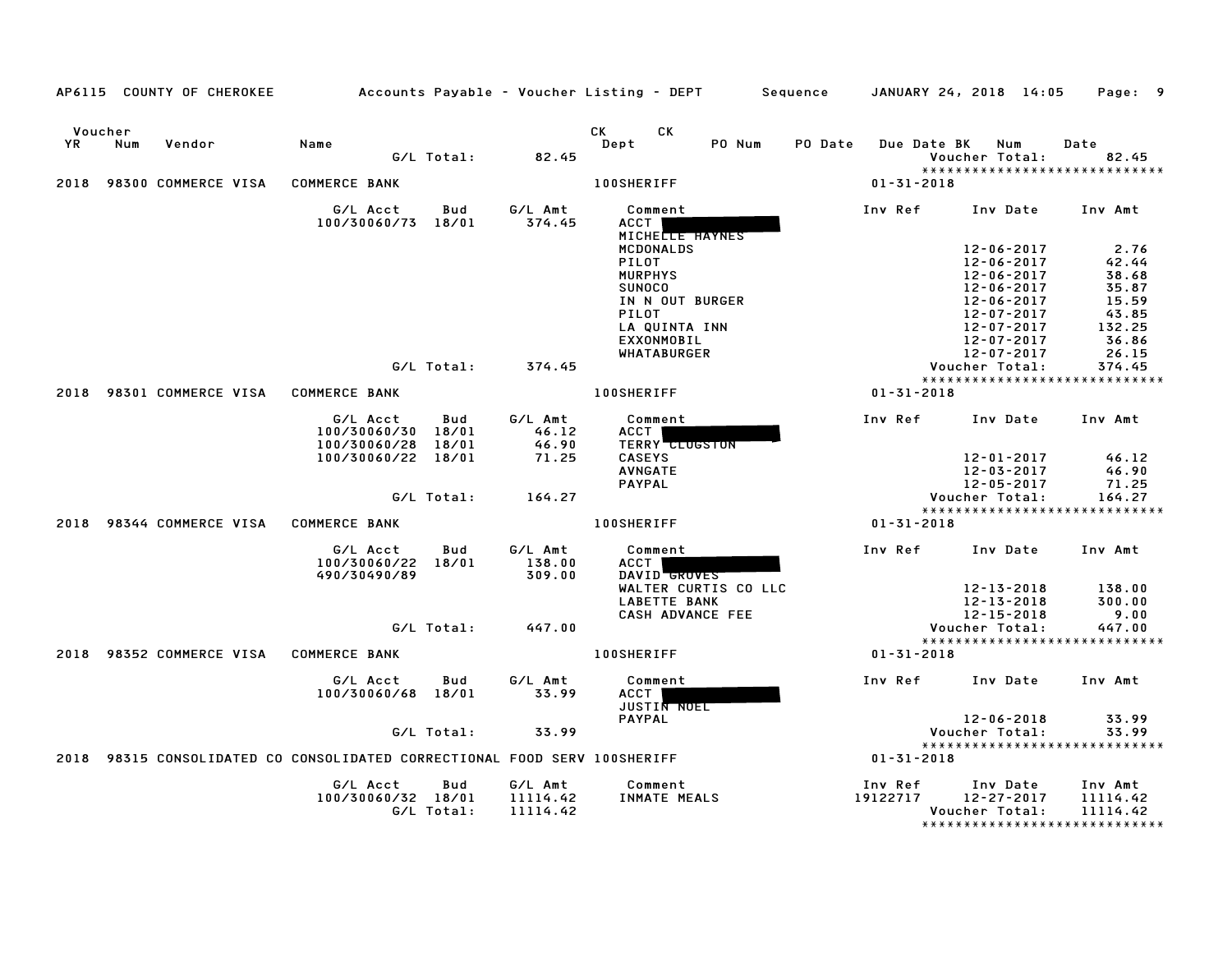|           |                                                | AP6115 COUNTY OF CHEROKEE Accounts Payable - Voucher Listing - DEPT Sequence JANUARY 24, 2018 14:05 Page: 10 |                   |                                                                                                      |                                                    |                                                                                                                                         |                                             |
|-----------|------------------------------------------------|--------------------------------------------------------------------------------------------------------------|-------------------|------------------------------------------------------------------------------------------------------|----------------------------------------------------|-----------------------------------------------------------------------------------------------------------------------------------------|---------------------------------------------|
| <b>YR</b> | Voucher<br>Num<br>Vendor<br>2018 98302 CORRECT | Name                                                                                                         |                   | CK CK<br>Dept                                                                                        | PO Num PO Date Due Date BK Num<br>$01 - 31 - 2018$ |                                                                                                                                         | Date                                        |
|           |                                                | G/L Acct<br>100/30060/86 18/01 72.00                                                                         |                   | Bud G/L Amt Comment<br>INMATE HEALTHCARE                                                             | CCS32109                                           | Inv Ref Inv Date Inv Amt<br>$01 - 11 - 2018$ 72.00                                                                                      |                                             |
|           |                                                | G/L Total: 72.00                                                                                             |                   |                                                                                                      |                                                    | Voucher Total:           72.00                                                                                                          |                                             |
|           | 2018 98303 EMPIRE                              | EMPIRE DISTRICT ELECTRIC COMPANY 100SHERIFF                                                                  |                   |                                                                                                      | $01 - 31 - 2018$                                   | *****************************                                                                                                           |                                             |
|           |                                                | G/L Acct Bud                                                                                                 | G/L Amt           | Comment<br>100/30060/72 18/01 2899.19 ACCT 643108-13-7<br>G/L Total: 2899.19                         |                                                    | Inv Ref Inv Date Inv Amt<br>$01 - 10 - 2018$                                                                                            | 2899.19<br>2899.19                          |
|           | 2018 98335 ETTINGERS                           | ETTINGER'S OFFICE SUPPLY 100SHERIFF                                                                          |                   |                                                                                                      | $01 - 31 - 2018$                                   |                                                                                                                                         |                                             |
|           |                                                | G/L Acct Bud<br>100/30060/21 18/01<br>G/L Total: 2775.95                                                     | 2775.95           | G/L Amt Comment<br>CHAIRS, DESK                                                                      |                                                    | Inv Ref Inv Date Inv Amt<br>4991390  01-10-2018  2775.95<br>Voucher Total: 2775.95<br>*****************************                     |                                             |
|           | 2018 98316 EVANS                               | EVAN'S HEALTH MART DRUG                                                                                      |                   | 100SHERIFF                                                                                           | $01 - 31 - 2018$                                   |                                                                                                                                         |                                             |
|           |                                                |                                                                                                              |                   | G/L Acct  Bud  G/L Amt  Comment<br>100/30060/86  18/01  76.52  INMATE MEDICINES<br>G/L Total:  76.52 |                                                    | Inv Ref Inv Date Inv Amt<br>01-04-2018<br>01-04-2018<br>  Voucher Total<br>****************                                             | 76.52<br>76.52                              |
|           | 2018 98317 JIM WOODS                           | JIM WOODS MARKETING INC                                                                                      |                   | <b>100SHERIFF</b>                                                                                    | $01 - 31 - 2018$                                   | *****************************                                                                                                           |                                             |
|           |                                                | G/L Acct<br>Bud<br>100/30060/30 18/01<br>G/L Total:                                                          | 19453.83          | G/L Amt      Comment<br>19453.83     GASOLINE                                                        | 237692                                             | Inv Ref      Inv Date    Inv Amt<br>237692          01-11-2018     19453.83<br>Voucher Total: 19453.83<br>***************************** |                                             |
|           | 2018 98304 KS SECRETARY                        | KANSAS SECRETARY OF STATE 100SHERIFF                                                                         |                   |                                                                                                      | $01 - 31 - 2018$                                   |                                                                                                                                         |                                             |
|           |                                                | G/L Acct<br><b>Bud</b><br>100/30060/76 18/01 25.00                                                           |                   | G/L Amt Comment<br>NOTARY PUBLIC<br>JOEL ZWAHLEN                                                     |                                                    | Inv Ref Inv Date Inv Amt<br>$01 - 16 - 2018$ 25.00                                                                                      |                                             |
|           |                                                | G/L Total: 25.00                                                                                             |                   |                                                                                                      |                                                    | Voucher Total:                                                                                                                          | 25.00                                       |
|           | 2018 98324 NATALINIS                           | NATALINI'S AUTOMOTIVE THE RESERVED ON A LOOSHERIFF                                                           |                   |                                                                                                      | $01 - 31 - 2018$                                   | *****************************                                                                                                           |                                             |
|           |                                                | G/L Acct<br>Bud<br>100/30060/25 18/01<br>18/01<br>G/L Total: 309.26                                          | G/L Amt<br>309.26 | <b>Comment<br/>OIL, OIL FILTER<br/>WHEEL BEARING<br/>WHEEL BOLT NUT<br/>BRAKE PADS</b>               |                                                    | Inv Ref Inv Date Inv Amt<br>-116 -2018<br>6586649<br>6586634<br>658634<br>658619<br>01-22-2018<br>Voucher Total:                        | 28.41<br>89.22<br>23.65<br>167.98<br>309.26 |
|           |                                                | 2018 98360 OBERBECK, J JIMMY D OBERBECK                                                                      |                   | <b>100SHERIFF</b>                                                                                    | $01 - 31 - 2018$                                   | *****************************                                                                                                           |                                             |
|           |                                                | G/L Acct<br><b>Bud</b><br>100/30060/73 18/01 210.00<br>G/L Total:                                            | 210.00            | G/L Amt Comment<br>JAIL TRANSPORT                                                                    |                                                    | Inv Ref Inv Date Inv Amt<br>$01 - 20 - 2018$<br>Voucher Total:<br>*****************************                                         | 210.00<br>210.00                            |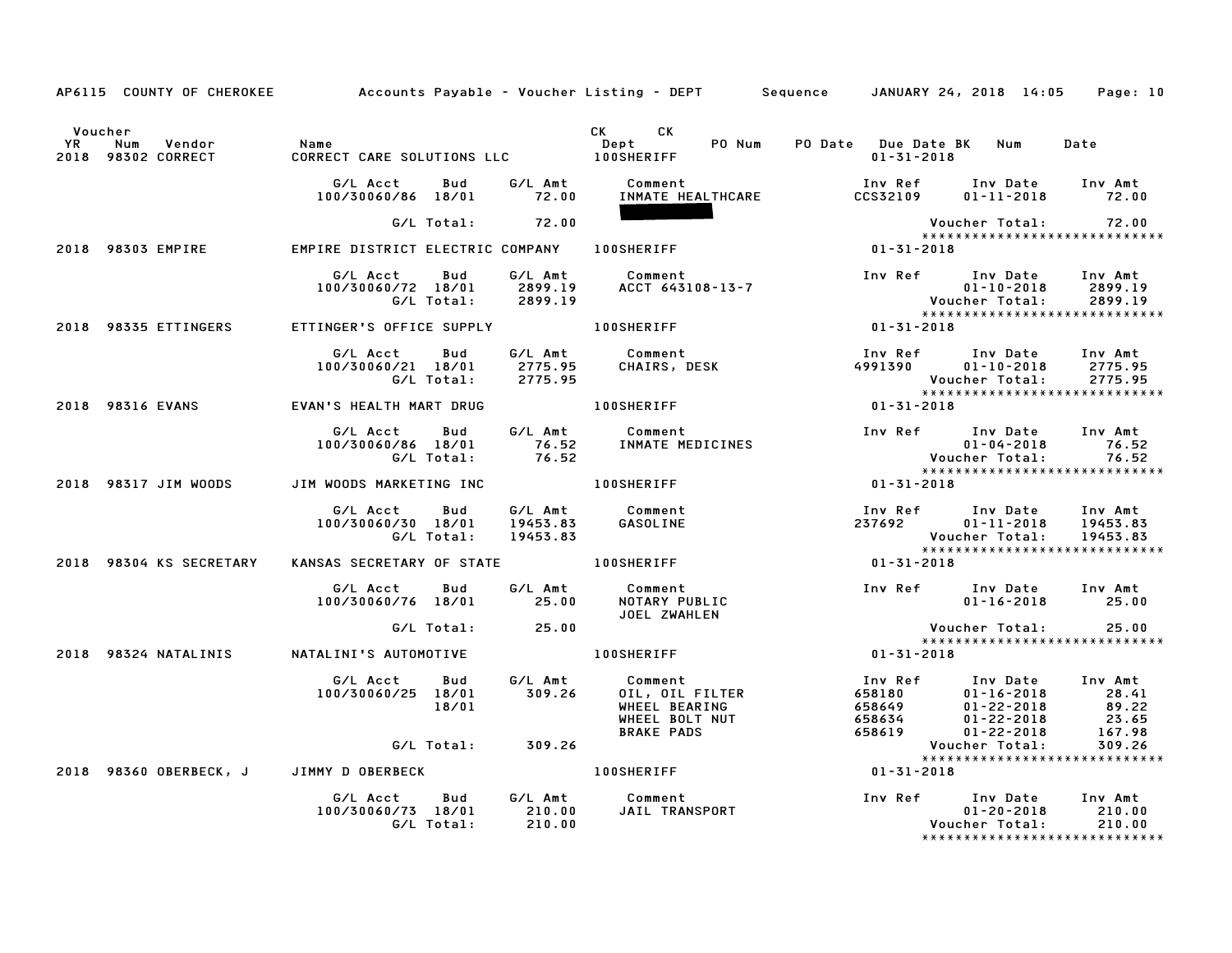|                      |                   |                                                                                                   | AP6115 COUNTY OF CHEROKEE Accounts Payable - Voucher Listing - DEPT Sequence JANUARY 24, 2018 14:05 Page: 11                                                                                                  |                                                                                                                                                                          |                       |                                |
|----------------------|-------------------|---------------------------------------------------------------------------------------------------|---------------------------------------------------------------------------------------------------------------------------------------------------------------------------------------------------------------|--------------------------------------------------------------------------------------------------------------------------------------------------------------------------|-----------------------|--------------------------------|
| Voucher<br><b>YR</b> | Num Vendor - Name | TH Num Vendor – Name<br>2018 98305 PATHOLOGY LAB PATHOLOGY LAB ASSOCIATES – 100SHERIFF            | CK CK<br>Dept PO Num PO Date Due Date BK Num Date                                                                                                                                                             | 01-31-2018                                                                                                                                                               |                       |                                |
|                      |                   | G/L Acct Bud G/L Amt Comment<br>100/30060/86 18/01 28.70                                          | NEGOTIATED RATE                                                                                                                                                                                               | Inv Ref Inv Date Inv Amt                                                                                                                                                 |                       |                                |
|                      |                   | G/L Total: 28.70                                                                                  |                                                                                                                                                                                                               | P30604180 11-17-2017 28.70<br>Voucher Total: 28.70<br>****************************                                                                                       |                       |                                |
|                      |                   | 2018 98318 PRISONER PRISONER TRANSPORT SERVICE, LLC 100SHERIFF                                    | $01 - 31 - 2018$                                                                                                                                                                                              |                                                                                                                                                                          |                       |                                |
|                      |                   | G/L Acct Bud G/L Amt Comment<br>100/30060/73 18/01 1440.00<br>G/L Total: 1440.00                  |                                                                                                                                                                                                               |                                                                                                                                                                          |                       |                                |
|                      |                   | 2018 98345 PRO SOLUTIONS PRO SOLUTIONS, LLC <b>100SHERIFF</b>                                     |                                                                                                                                                                                                               | $01 - 31 - 2018$                                                                                                                                                         |                       |                                |
|                      |                   |                                                                                                   |                                                                                                                                                                                                               | Inv Ref      Inv Date    Inv Amt<br>201712195     01-17-2018       895.44<br>Voucher Total:       895.44<br><b>Voucher Total: 895.44</b><br>**************************** |                       |                                |
|                      |                   |                                                                                                   | 2018 98306 RJ KOOL     RJ KOOL COMPANY - KANSAS CITY   100SHERIFF                       01-31-2018                                                                                                            |                                                                                                                                                                          |                       |                                |
|                      |                   |                                                                                                   | ل المراس المراس العام العربي العام العام العام العام العام العام العام 100/30060/80<br>100/30060/80 18/01 820.89 VALVE INLET, REPAIR SERVICE 0086679.66 01-05-2018 820.89<br>11 101011 1000100 C/L Intol      |                                                                                                                                                                          |                       |                                |
|                      |                   | G/L Total: 820.89                                                                                 |                                                                                                                                                                                                               |                                                                                                                                                                          | Voucher Total: 820.89 |                                |
|                      |                   |                                                                                                   |                                                                                                                                                                                                               |                                                                                                                                                                          |                       |                                |
|                      |                   |                                                                                                   | G/L Acct Bud G/L Amt Comment Inv Ref Inv Date Inv Amt<br>100/30060/80 18/01 362.73 LED REPLACEMENT LAMP 50311602.00 01-02-2018 362.73<br>6/L Total: 362.73 LED REPLACEMENT LAMP 50311602.00 01-02-2018 362.73 | Voucher Total: 362.73<br>****************************                                                                                                                    |                       |                                |
|                      |                   | 2018 98307 TEEL THEL INSURANCE AGENCY INC 100SHERIFF                                              | $01 - 31 - 2018$                                                                                                                                                                                              |                                                                                                                                                                          |                       |                                |
|                      |                   |                                                                                                   | JOEL ZWAHLEN                                                                                                                                                                                                  | Inv Ref      Inv Date     Inv Amt<br>230                 08-25-2017          100.00                                                                                      |                       |                                |
|                      |                   | G/L Total: 100.00                                                                                 |                                                                                                                                                                                                               | Voucher Total: 100.00                                                                                                                                                    |                       | ****************************** |
|                      |                   |                                                                                                   |                                                                                                                                                                                                               | $01 - 31 - 2018$                                                                                                                                                         |                       |                                |
|                      |                   |                                                                                                   |                                                                                                                                                                                                               |                                                                                                                                                                          |                       |                                |
|                      |                   |                                                                                                   | 2018 98321 TRUE VALUE COL TRUE VALUE COLUMBUS   100SHERIFF   100SHERIFF   100SHERIFF   2018                                                                                                                   |                                                                                                                                                                          |                       |                                |
|                      |                   | G/L Acct Bud G/L Amt Comment<br>100/30060/80 18/01 56.47 TARP<br>18/01 6/L Total: 56.47 COUP CONN |                                                                                                                                                                                                               |                                                                                                                                                                          |                       |                                |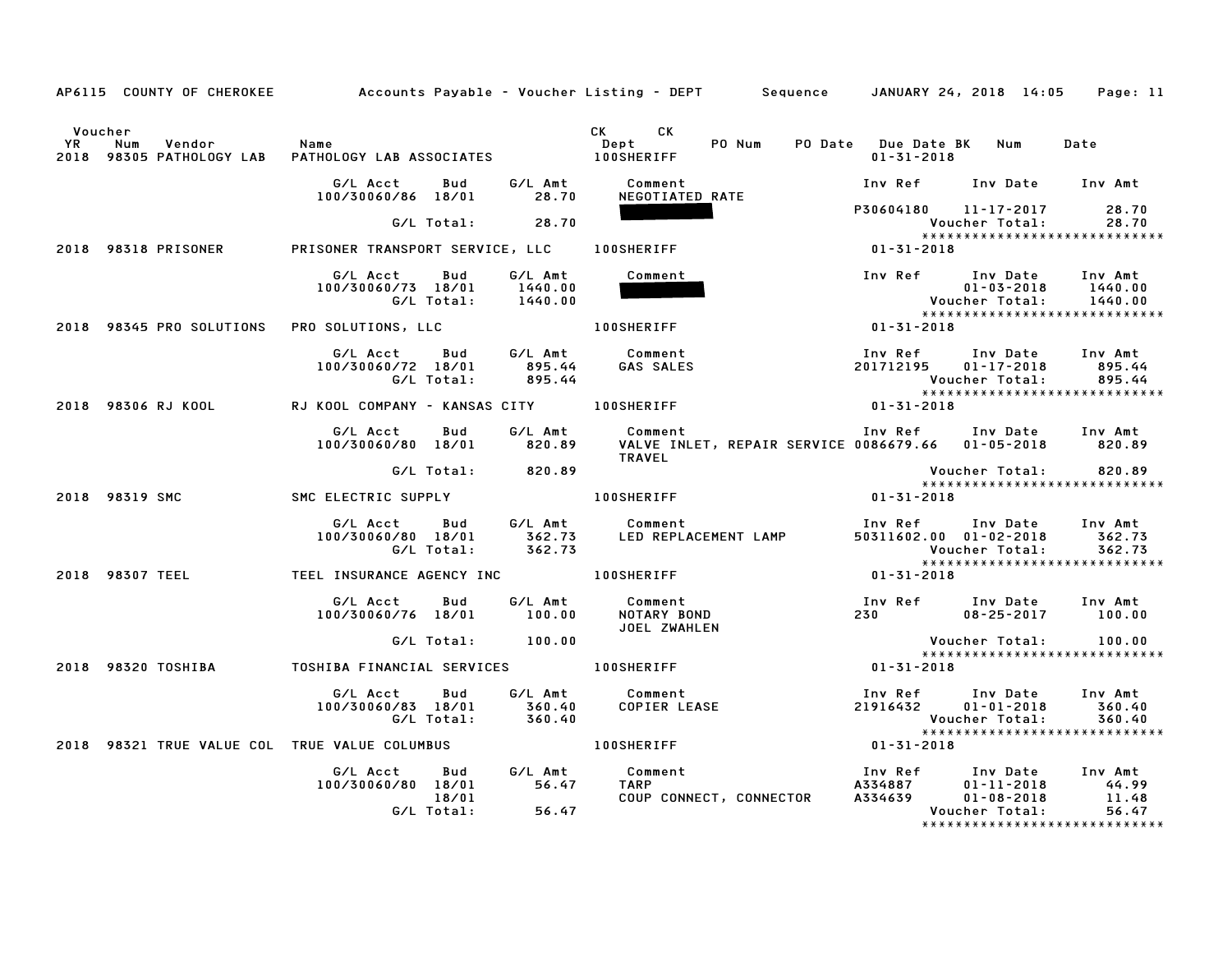| AP6115 COUNTY OF CHEROKEE                                |                                                              |                             | Accounts Payable – Voucher Listing – DEPT<br>Sequence                                                                          |                                                         | JANUARY 24, 2018 14:05                                                 | Page: 12                                                     |
|----------------------------------------------------------|--------------------------------------------------------------|-----------------------------|--------------------------------------------------------------------------------------------------------------------------------|---------------------------------------------------------|------------------------------------------------------------------------|--------------------------------------------------------------|
|                                                          |                                                              |                             |                                                                                                                                |                                                         |                                                                        |                                                              |
| Voucher<br>YR.<br>Vendor<br>Num<br>98322 TURNKEY<br>2018 | Name<br>TURNKEY CORRECTIONS                                  |                             | CK<br>CK.<br>PO Num<br>Dept<br>PO Date<br><b>100SHERIFF</b>                                                                    | <b>Due Date BK</b><br>$01 - 31 - 2018$                  | Num                                                                    | Date                                                         |
|                                                          | G/L Acct<br>Bud<br>100/30060/37 18/01                        | G/L Amt<br>2690.32          | Comment<br><b>CANTEEN SALES</b><br>INMATE EMAIL CHARGES<br>PAPER, DEOD, SHAMPOO, ETC<br>SMS CHARGES<br>RELEASE DEBIT CARD FEES | Inv Ref<br>114620171231 12-31-2017                      | Inv Date<br>12-31-2017<br>12-31-2017<br>12-31-2017<br>$12 - 31 - 2017$ | Inv Amt<br>2254.91<br>125.52<br>291.52<br>8.37<br>10.00      |
|                                                          | G/L Total:                                                   | 2690.32                     |                                                                                                                                |                                                         | Voucher Total:                                                         | 2690.32                                                      |
| 2018 98308 VIA                                           | VIA CHRISTI HOSPITAL PITT                                    |                             | <b>100SHERIFF</b>                                                                                                              | $01 - 31 - 2018$                                        |                                                                        | *****************************                                |
|                                                          |                                                              |                             |                                                                                                                                |                                                         |                                                                        |                                                              |
|                                                          | G/L Acct<br>Bud<br>100/30060/86 18/01                        | G/L Amt<br>494.67           | Comment<br>NEGOTIATED RATE                                                                                                     | Inv Ref                                                 | Inv Date                                                               | Inv Amt                                                      |
|                                                          |                                                              |                             |                                                                                                                                | <b>VAL66802</b><br>4040016293<br><b>VAL65606</b>        | 11-17-2017<br>11-17-2017<br>$11 - 16 - 2017$                           | 232.97<br>236.83<br>24.87                                    |
|                                                          | G/L Total:                                                   | 494.67                      |                                                                                                                                |                                                         | Voucher Total:                                                         | 494.67<br>*****************************                      |
|                                                          |                                                              |                             |                                                                                                                                | <b>DEPT</b>                                             | Total:                                                                 | 55102.38                                                     |
| 2018 98363 KCTA                                          | <b>KCTA TREASURER</b>                                        |                             | <b>100TREAS</b>                                                                                                                | $01 - 31 - 2018$                                        |                                                                        |                                                              |
|                                                          | G/L Acct<br>Bud<br>100/30030/88 18/01<br>G/L Total:          | G/L Amt<br>300.00<br>300.00 | Comment<br><b>KCTA CONFERENCE</b>                                                                                              | Inv Ref                                                 | Inv Date<br>$01 - 22 - 2018$<br>Voucher Total:                         | Inv Amt<br>300.00<br>300.00<br>***************************** |
|                                                          |                                                              |                             |                                                                                                                                |                                                         |                                                                        |                                                              |
| 2018 98399 BRASSART, R                                   | REBECCA S BRASSART                                           |                             | 100911                                                                                                                         | <b>DEPT</b><br>$01 - 31 - 2018$                         | Total:                                                                 | 300.00                                                       |
|                                                          | G/L Acct<br>Bud<br>100/30190/73 17/12<br>G/L Total:          | G/L Amt<br>29.32<br>29.32   | Comment<br>MILEAGE<br>2017                                                                                                     | Inv Ref                                                 | Inv Date<br>$01 - 22 - 2018$<br>Voucher Total:                         | Inv Amt<br>29.32<br>29.32                                    |
| 2018 98325 COMMERCE VISA                                 | <b>COMMERCE BANK</b>                                         |                             | 100911                                                                                                                         | $01 - 31 - 2018$                                        |                                                                        | *****************************                                |
|                                                          | G/L Acct<br>Bud<br>100/30190/21<br>18/01                     | G/L Amt<br>18.00            | Comment<br>ACCT<br>REBECCA BRASSART                                                                                            | Inv Ref                                                 | Inv Date                                                               | Inv Amt                                                      |
|                                                          |                                                              |                             | FOUR STATES LIQUIDATION                                                                                                        |                                                         | 12-06-2017                                                             | 18.00                                                        |
|                                                          | G/L Total:                                                   | 18.00                       |                                                                                                                                |                                                         | Voucher Total:                                                         | 18.00<br>*****************************                       |
|                                                          |                                                              |                             |                                                                                                                                |                                                         |                                                                        |                                                              |
| 2018 98292 CORPORATE                                     | *********************<br><b>CORPORATE BUSINESS SYSTEMS</b>   |                             | ****************<br>103                                                                                                        | <b>DEPT</b><br>********************<br>$01 - 31 - 2018$ | Total:                                                                 | 47.32<br>*********************                               |
|                                                          |                                                              |                             |                                                                                                                                |                                                         |                                                                        |                                                              |
|                                                          | G/L Acct<br>Bud<br>103/30103/83 18/01<br>18/01<br>G/L Total: | G/L Amt<br>60.82<br>60.82   | Comment<br><b>CONTRACT CHARGES</b>                                                                                             | Inv Ref<br>1667862<br>1661292                           | Inv Date<br>$01 - 11 - 2018$<br>$01 - 04 - 2018$<br>Voucher Total:     | Inv Amt<br>17.93<br>42.89<br>60.82                           |
|                                                          |                                                              |                             |                                                                                                                                |                                                         |                                                                        | *******************************                              |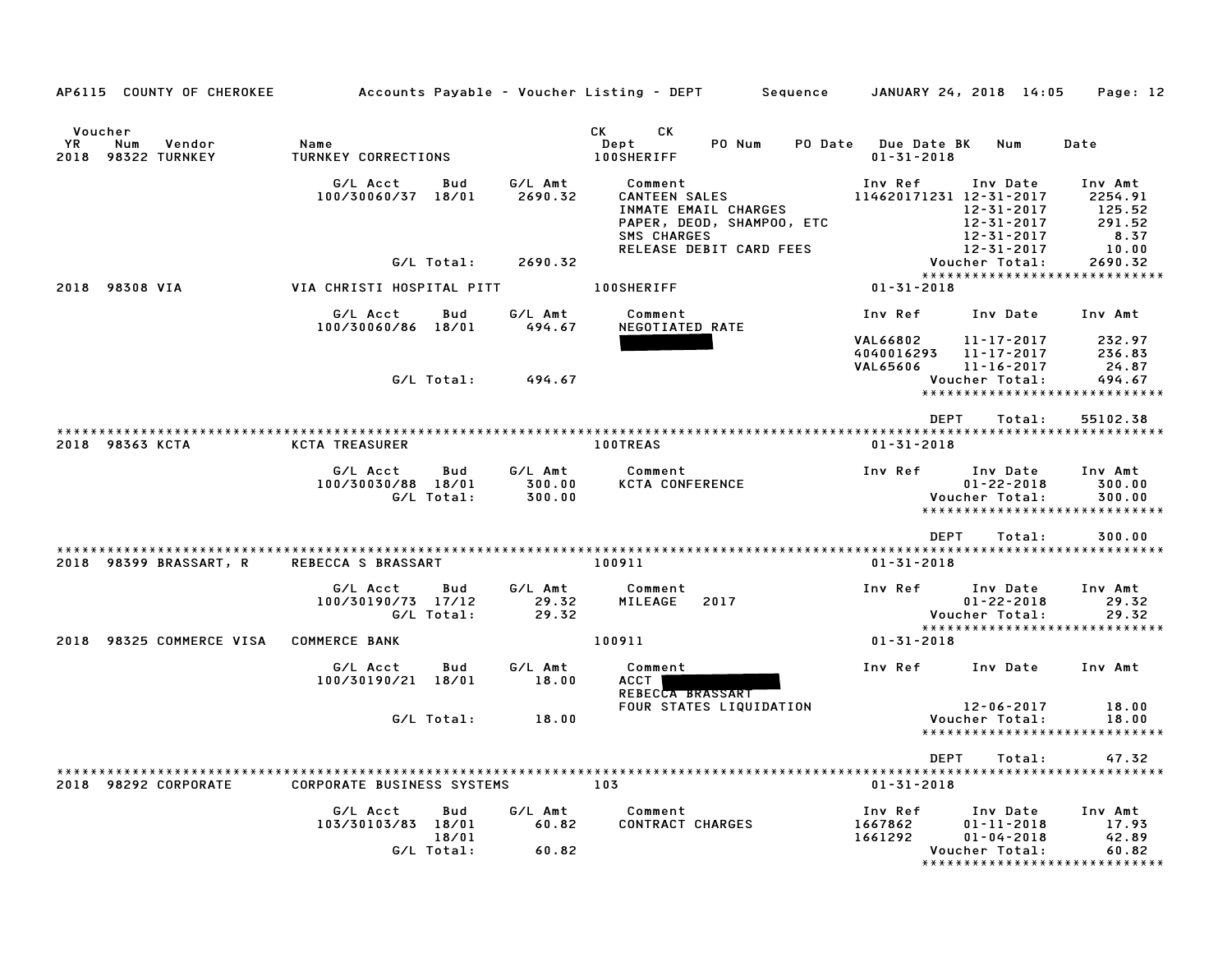|               |                              | AP6115 COUNTY OF CHEROKEE | Accounts Payable – Voucher Listing – DEPT         Sequence     JANUARY 24, 2018 14:05 |                   |                                      |                                 |                                                |                     |                         |             |                                                                                              |                                                    | Page: 13                   |
|---------------|------------------------------|---------------------------|---------------------------------------------------------------------------------------|-------------------|--------------------------------------|---------------------------------|------------------------------------------------|---------------------|-------------------------|-------------|----------------------------------------------------------------------------------------------|----------------------------------------------------|----------------------------|
| Voucher<br>YR | Num<br>2018 98293 STRONGHOLD | Vendor                    | Name<br>STRONGHOLD DATA                                                               |                   |                                      | Dept<br>103                     | PO Num                                         | PO Date Due Date BK | $01 - 31 - 2018$        |             | CK<br>Num                                                                                    | СK<br>Date                                         |                            |
|               |                              |                           | G/L Acct<br>103/30103/28                                                              | Bud<br>G/L Total: | G/L Amt<br>239.00<br>239.00          | Comment<br><b>BACK UP TOWER</b> |                                                |                     | Inv Ref<br>25189        |             | Inv Date<br>$01 - 10 - 2018$<br>Voucher Total:                                               | Inv Amt<br>239.00<br>***************************** | 239.00                     |
|               |                              |                           |                                                                                       |                   |                                      |                                 |                                                |                     |                         | <b>DEPT</b> | Total:                                                                                       |                                                    | 299.82                     |
|               | 2018 98272 ALLMETAL          |                           | ALLMETAL PRODUCTS INC.                                                                |                   |                                      | 110HWY                          |                                                |                     | $01 - 31 - 2018$        |             |                                                                                              |                                                    |                            |
|               |                              |                           | G/L Acct<br>110/30110/79 18/01                                                        | Bud<br>G/L Total: | G/L Amt<br>73.00<br>73.00            | Comment<br>ROUND ROD            |                                                |                     | Inv Ref<br>33444        |             | Inv Date<br>$01 - 09 - 2018$<br>Voucher Total:                                               | Inv Amt                                            | 73.00<br>73.00             |
|               |                              | 2018 98283 ANDERSON, R    | R NEAL ANDERSON                                                                       |                   |                                      | 110HWY                          |                                                |                     | 01-31-2018              |             |                                                                                              | *****************************                      |                            |
|               |                              |                           | G/L Acct<br>110/30110/86 18/01<br>110/30110/73 18/01                                  | Bud<br>G/L Total: | G/L Amt<br>40.00<br>135.35<br>175.35 | Comment<br>MILAGE               | CELL PHONE STIPEND                             |                     | Inv Ref                 |             | Inv Date<br>$01 - 31 - 2018$<br>$01 - 31 - 2018$<br>Voucher Total:                           | Inv Amt<br>40.00<br>135.35<br>175.35               |                            |
|               | 2018 98268 APPLE             |                           | APPLEMARKET                                                                           |                   |                                      | 110HWY                          |                                                |                     | $01 - 31 - 2018$        |             |                                                                                              | *****************************                      |                            |
|               |                              |                           | G/L Acct<br>110/30110/42 18/01                                                        | Bud<br>G/L Total: | G/L Amt<br>7.98<br>7.98              | Comment<br>CREAMER, SPOONS      |                                                |                     | Inv Ref<br>3607043      |             | Inv Date<br>$01 - 16 - 2018$<br>Voucher Total:                                               | Inv Amt                                            | 7.98<br>7.98               |
|               | 2018 98346 BLEVINS           |                           | BLEVINS ASPHALT CONSTRUCTION CO INC 110HWY                                            |                   |                                      |                                 |                                                |                     | $01 - 31 - 2018$        |             |                                                                                              | *****************************                      |                            |
|               |                              |                           | G/L Acct<br>110/30110/34 18/01                                                        | Bud<br>G/L Total: | G/L Amt<br>109.19<br>109.19          | Comment<br>COLD MIX             |                                                |                     | Inv Ref<br>1726<br>1733 |             | Inv Date<br>$01 - 09 - 2018$<br>$01 - 11 - 2018$<br>Voucher Total:                           | Inv Amt<br>82.23                                   | 26.96<br>109.19            |
|               | 2018 98276 CLEAN             |                           | CLEAN THE UNIFORM CO JOPLIN                                                           |                   |                                      | <b>110HWY</b>                   |                                                |                     | 01-31-2018              |             |                                                                                              | *****************************                      |                            |
|               |                              |                           | G/L Acct<br>110/30110/80 18/01                                                        | Bud<br>G/L Total: | G/L Amt<br>133.44<br>133.44          | Comment                         | MAT, AIR FRESH, SOAP                           |                     | Inv Ref<br>21256336     |             | Inv Date<br>$01 - 15 - 2018$<br>Voucher Total:                                               | Inv Amt<br>133.44<br>133.44                        |                            |
|               | 2018 98284 COLLINS, P        |                           | PATRICK W COLLINS                                                                     |                   |                                      | 110HWY                          |                                                |                     | $01 - 31 - 2018$        |             |                                                                                              | ******************************                     |                            |
|               |                              |                           | G/L Acct<br>110/30110/86 18/01<br>110/30110/73 18/01<br>G/L Total:                    | Bud               | G/L Amt<br>40.00<br>519.38<br>559.38 | Comment                         | CELL PHONE STIPEND<br>MILEAGE 1/1/18 - 1/24/18 |                     |                         |             | Inv Ref Inv Date<br>$01 - 31 - 2018$<br>Voucher Total:                                       | Inv Amt                                            | 40.00<br>519.38<br>559.38  |
|               | 2018 98274 EMPIRE            |                           | EMPIRE DISTRICT ELECTRIC COMPANY                                                      |                   |                                      | 110HWY                          |                                                |                     | $01 - 31 - 2018$        |             |                                                                                              | *****************************                      |                            |
|               |                              |                           | G/L Acct<br>110/30110/72 18/01                                                        | Bud               | G/L Amt<br>1543.84                   | Comment<br><b>ELECTRIC</b>      |                                                |                     | Inv Ref<br>158630-59-0  |             | Inv Date<br>$049852 - 69 - 2$ $01 - 11 - 2018$<br>$01 - 11 - 2018$<br>854931-63-1 01-11-2018 | Inv Amt                                            | 215.93<br>451.96<br>397.12 |
|               |                              |                           |                                                                                       | G/L Total:        | 1543.84                              |                                 |                                                |                     |                         |             | $906398 - 41 - 7$ $01 - 11 - 2018$<br>Voucher Total:                                         | 478.83<br>1543.84<br>***************************** |                            |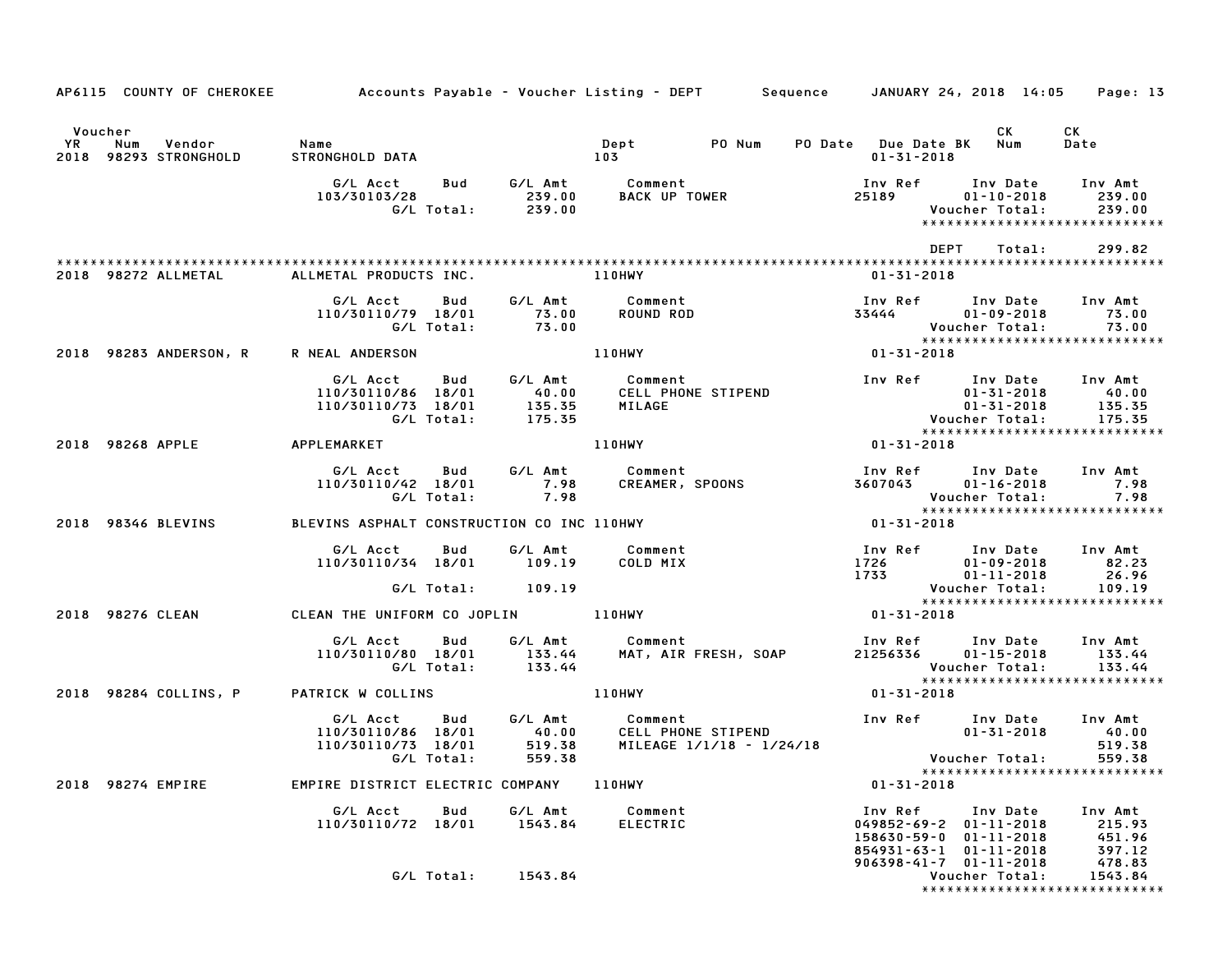|         |                                              | AP6115 COUNTY OF CHEROKEE Accounts Payable - Voucher Listing - DEPT Sequence JANUARY 24, 2018 14:05 Page: 14                                                                                                              |                                                                                                                                                                                                                                            |                                                     |                                                                                                                            |                         |                                |
|---------|----------------------------------------------|---------------------------------------------------------------------------------------------------------------------------------------------------------------------------------------------------------------------------|--------------------------------------------------------------------------------------------------------------------------------------------------------------------------------------------------------------------------------------------|-----------------------------------------------------|----------------------------------------------------------------------------------------------------------------------------|-------------------------|--------------------------------|
| Voucher | Name vendor Name<br>2018 98273 FABICK JOHN F | JOHN FABICK TRACTOR CO                                                                                                                                                                                                    | Dept PO Num<br>110HWY                                                                                                                                                                                                                      |                                                     | PO Date Due Date BK Num<br>$01 - 31 - 2018$                                                                                | <b>CK</b>               | CK<br>Date                     |
|         |                                              | G/L Acct  Bud  G/L Amt  Comment<br>110/30110/79 18/01  208.32  PLUG<br>18/01                                                                                                                                              | 41208.32<br>208.32 PLUG PART PIJ00331822 01-05-2018 PART<br>PART PIJ00331822 01-05-2018 104.69<br>PART PIJ00331821 01-05-2018 104.69<br>PART CREDIT PIJ00331823 01-05-2018 142.92CR<br>AIR FILTER PIJ00331923 01-09-2018 110.37<br>AIR FIL |                                                     |                                                                                                                            |                         |                                |
|         |                                              | G/L Total: 208.32                                                                                                                                                                                                         |                                                                                                                                                                                                                                            |                                                     |                                                                                                                            |                         |                                |
|         |                                              | 2018 98355 FASTENAL FASTENAL COMPANY                                                                                                                                                                                      |                                                                                                                                                                                                                                            |                                                     |                                                                                                                            |                         |                                |
|         |                                              | G/L Acct         Bud             G/L Amt             Comment<br>110/30110/79    18/01                29.31          PARTS                                                                                                 |                                                                                                                                                                                                                                            |                                                     |                                                                                                                            |                         |                                |
|         |                                              | G/L Total: 29.31                                                                                                                                                                                                          |                                                                                                                                                                                                                                            |                                                     |                                                                                                                            |                         |                                |
|         |                                              |                                                                                                                                                                                                                           |                                                                                                                                                                                                                                            |                                                     |                                                                                                                            |                         |                                |
|         |                                              | G/LAcct Bud G/LAmt Comment Inv Ref Inv Date Inv Amt<br>110/30110/88 18/01 298.50 NEW OSHA KIT D1326 01-17-2018 298.50<br>G/LTotal: 298.50 NEW OSHA KIT D1326 01-17-2018 298.50<br>0ST OILCOMPANY 110HWY 110HWY 01-31-2018 |                                                                                                                                                                                                                                            |                                                     |                                                                                                                            |                         |                                |
|         |                                              | 2018 98404 FROST OIL FROST OIL COMPANY THE ROST OIL STATE OF REAL                                                                                                                                                         |                                                                                                                                                                                                                                            |                                                     |                                                                                                                            |                         |                                |
|         |                                              | G/L Acct Bud G/L Amt Comment Inv Ref Inv Date Inv Amt<br>110/30110/32 18/01 578.29 AIR 1 DIESEL EXHAUST FLUID 0137397-IN 01-19-2018 578.29<br>6/E Total: 578.29 C/L Total: 578.29                                         |                                                                                                                                                                                                                                            |                                                     | Voucher Total: 578.29<br>****************************                                                                      |                         |                                |
|         |                                              | 2018 98267 HYSPE HYSPECO, INC                                                                                                                                                                                             | 110HWY                                                                                                                                                                                                                                     |                                                     | $01 - 31 - 2018$                                                                                                           |                         |                                |
|         |                                              | G/L Acct  Bud  G/L Amt  Comment<br>110/30110/79  18/01  35.12  PART<br>G/L Total:  35.12                                                                                                                                  |                                                                                                                                                                                                                                            |                                                     | Inv Ref Inv Date Inv Amt<br>B14975-001 01-16-2018 35.12<br>Voucher Total: 35.12<br>*******************************         |                         |                                |
|         |                                              |                                                                                                                                                                                                                           |                                                                                                                                                                                                                                            |                                                     |                                                                                                                            |                         |                                |
|         |                                              | G/L Acct  Bud  G/L Amt  Comment<br>110/30110/79  18/01  36.04  FILTER HEAD<br>G/L Total:  36.04                                                                                                                           |                                                                                                                                                                                                                                            | Inv Ref Inv Date Inv Amt<br>361903 01-17-2018 36.04 | Voucher Total: 36.04<br>***************************                                                                        |                         |                                |
|         |                                              | 2018 98357 JIM WOODS JIM WOODS MARKETING INC 110HWY 101-31-2018 01-31-2018                                                                                                                                                |                                                                                                                                                                                                                                            |                                                     |                                                                                                                            |                         |                                |
|         |                                              | G/L Acct  Bud  G/L Amt  Comment<br>110/30110/30  18/01  7116.31  GASOLINE<br>110/30110/31  18/01  12471.44  DIESEL<br>G/L Total: 19587.75                                                                                 |                                                                                                                                                                                                                                            |                                                     | 1nv Ref        Inv Date     Inv Amt<br>237780           01–18–2018      7116.31<br>237781          01–18–2018     12471.44 | Voucher Total: 19587.75 | ****************************** |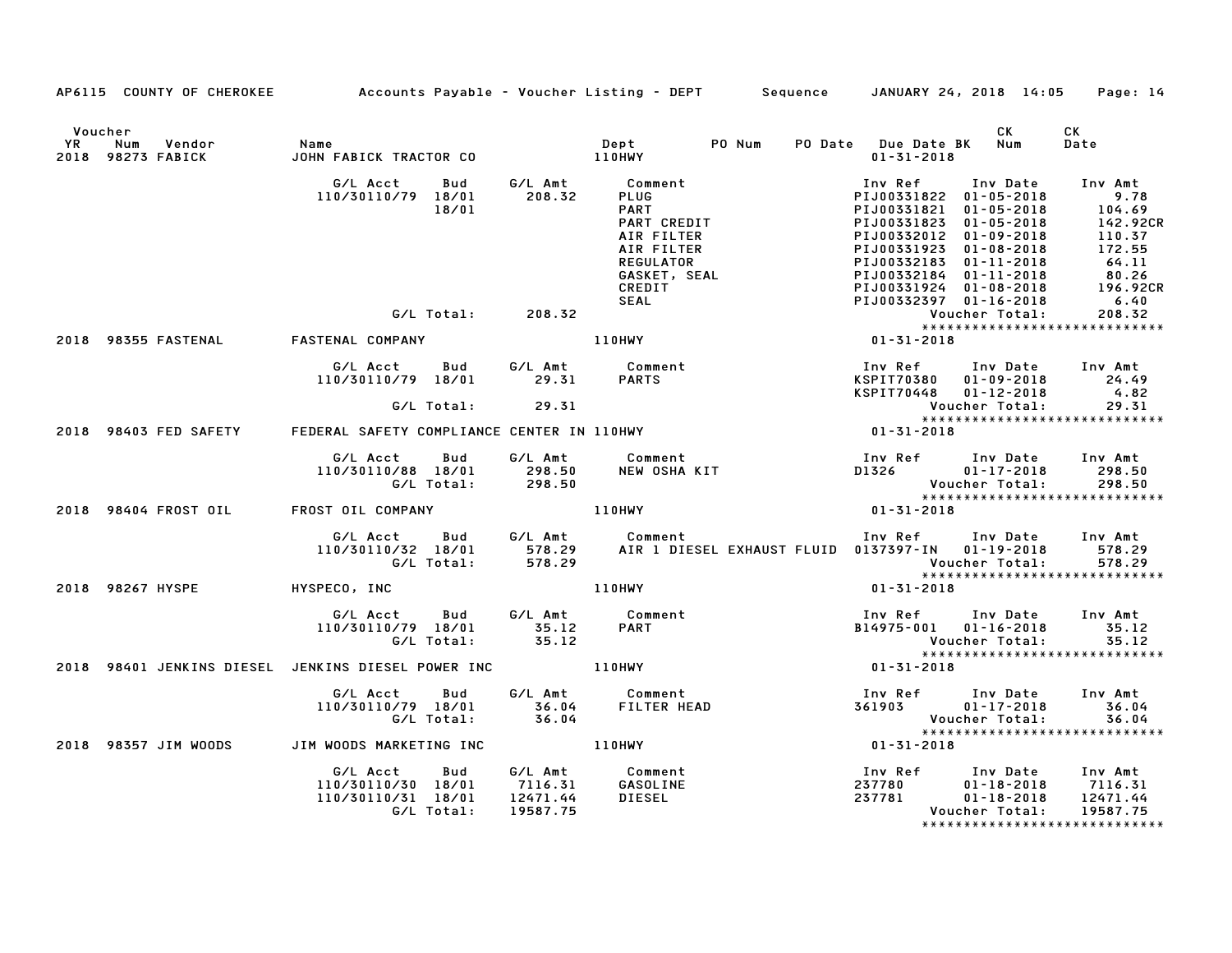|    | AP6115 COUNTY OF CHEROKEE | Accounts Payable – Voucher Listing – DEPT         Sequence                                                                                                                                |                                   |                                               |                           |                                             | JANUARY 24, 2018 14:05                                                                                                                                                                                                                                                                                                                                                                            | Page: 15                                                                                                       |
|----|---------------------------|-------------------------------------------------------------------------------------------------------------------------------------------------------------------------------------------|-----------------------------------|-----------------------------------------------|---------------------------|---------------------------------------------|---------------------------------------------------------------------------------------------------------------------------------------------------------------------------------------------------------------------------------------------------------------------------------------------------------------------------------------------------------------------------------------------------|----------------------------------------------------------------------------------------------------------------|
| YR | Voucher<br>Vendor<br>Num  | Name<br>2018 98286 JOPLIN FREIGHT JOPLIN FREIGHTLINER SALES INC 110HWY                                                                                                                    |                                   | Dept                                          | PO Num                    | PO Date Due Date BK Num<br>$01 - 31 - 2018$ | CK                                                                                                                                                                                                                                                                                                                                                                                                | СK<br>Date                                                                                                     |
|    |                           | G/L Acct<br>Bud<br>110/30110/79 18/01 6/L Amt Comment<br>110/30110/79 18/01 50.80 FILTER 52353106<br>6/L Total: 50.80 6/L Total: 50.80 *****<br>KANSASLAND TIRE OF PITTSBURG 110HWY 110HW | G/L Amt                           | Comment<br>FILTER                             |                           | Inv Ref                                     | Inv Date<br>$01 - 08 - 2018$<br>Voucher Total:                                                                                                                                                                                                                                                                                                                                                    | Inv Amt<br>50.80<br>50.80                                                                                      |
|    | 2018 98275 KANSASLAND     |                                                                                                                                                                                           |                                   |                                               |                           |                                             |                                                                                                                                                                                                                                                                                                                                                                                                   | *****************************                                                                                  |
|    |                           | G/L Acct<br>Bud<br>110/30110/33 18/01                                                                                                                                                     | 1469.96                           |                                               |                           | Inv Ref<br>Inv Ref<br>177237<br>177358      | Inv Date<br>$01 - 12 - 2018$<br>$01 - 19 - 2018$                                                                                                                                                                                                                                                                                                                                                  | Inv Amt<br>1125.00<br>344.96                                                                                   |
|    |                           | G/L Total: 1469.96                                                                                                                                                                        |                                   | Vouc<br>*****<br>01-31-2018 110HWY            |                           |                                             | Voucher Total:                                                                                                                                                                                                                                                                                                                                                                                    | 1469.96<br>*****************************                                                                       |
|    | 2018 98278 KDHE WASTE     | <b>KDHE</b>                                                                                                                                                                               |                                   |                                               |                           |                                             |                                                                                                                                                                                                                                                                                                                                                                                                   |                                                                                                                |
|    |                           | G/L Acct Bud<br>110/30110/75 18/01                                                                                                                                                        | G/L Amt<br>150.00                 | Comment<br>AND MONITORING FEE<br>KSD981706922 |                           | 2018 HAZARDOUS WASTE REPORT                 | Inv Ref Inv Date Inv Amt<br>$01 - 08 - 2018$                                                                                                                                                                                                                                                                                                                                                      | 150.00                                                                                                         |
|    |                           | G/L Total: 150.00                                                                                                                                                                         |                                   |                                               |                           |                                             | Voucher Total:                                                                                                                                                                                                                                                                                                                                                                                    | 150.00<br>*****************************                                                                        |
|    | 2018 98281 KIRKLAND       | KIRKLAND                                                                                                                                                                                  |                                   | <b>110HWY</b>                                 |                           | $01 - 31 - 2018$                            |                                                                                                                                                                                                                                                                                                                                                                                                   |                                                                                                                |
|    |                           | G/L Acct<br><b>Bud</b><br>110/30110/79 18/01<br>G/L Total:                                                                                                                                | G/L Amt<br>25.00<br>25.00         | Comment<br>OXYGEN                             |                           | Inv Ref<br>358674                           | Inv Date Inv Amt<br>$01 - 10 - 2018$<br>Voucher Total:                                                                                                                                                                                                                                                                                                                                            | 25.00<br>25.00<br>*****************************                                                                |
|    | 2018 98266 MERCY 505090   | WERCY MAUDE NORTON HOSPITAL COLUMBU 110HWY                                                                                                                                                |                                   |                                               |                           | $01 - 31 - 2018$                            |                                                                                                                                                                                                                                                                                                                                                                                                   |                                                                                                                |
|    |                           | G/L Acct<br>110/30110/75 18/01<br>G/L Total:                                                                                                                                              | Bud G/L Amt<br>$60.00$<br>$60.00$ | Comment<br><b>RANDOMS</b>                     |                           |                                             | Inv Ref      Inv Date     Inv Amt<br>94000015039 01-01-2018<br>Voucher Total:                                                                                                                                                                                                                                                                                                                     | 60.00<br>60.00<br>******************************                                                               |
|    | 2018 98277 MFA OIL        | MFA OIL – NEOSHO 1055                                                                                                                                                                     |                                   | 110HWY                                        |                           | Vouc<br>*****<br>01-31-2018                 |                                                                                                                                                                                                                                                                                                                                                                                                   |                                                                                                                |
|    |                           | G/L Acct Bud G/L Amt Comment<br>110/30110/31 18/01 4775.01 DIESEL                                                                                                                         |                                   |                                               | <b>Inv Ref<br/>307691</b> |                                             | Inv Date Inv Amt<br>$\begin{array}{c} \text{Inv} \\ 01-10-2\upsilon \\ 01-10-2018 \\ 01-10-2018 \\ 14 & 01-10-2018 \\ 304 & 01-10-2018 \\ 3074 & 01-10-2017 \\ 3074295 & 01-10-20 \\ 307291 & 01-10-2 \\ \text{Voucher T} \\ ********** \\ \text{``}***\\ \text{``}***\\ \text{``}***\\ \text{``}***\\ \text{``}***\\ \text{``}***\\ \text{``}***\\ \text{``}***\\ \text{``}***\\ \text{``}***\\$ | 606.52<br>1144.01<br>544.35<br>1078.21<br>$\begin{array}{r} 2313.86 \\ 523.99 \\ 542.78 \\ 221.29 \end{array}$ |
|    |                           | G/L Total:                                                                                                                                                                                | 4775.01                           |                                               |                           |                                             |                                                                                                                                                                                                                                                                                                                                                                                                   | 4775.01                                                                                                        |
|    | 2018 98287 MHC            | MHC                                                                                                                                                                                       |                                   | <b>110HWY</b>                                 |                           | $01 - 31 - 2018$                            |                                                                                                                                                                                                                                                                                                                                                                                                   | *****************************                                                                                  |
|    |                           | G/L Acct<br><b>Bud</b><br>110/30110/79 18/01 260.80<br>G/L Total: 260.80                                                                                                                  |                                   | G/L Amt Comment<br>FILTERS<br>FILTER          |                           |                                             | Inv Ref Inv Date Inv Amt<br>285600791468 01-08-2018<br>285600792291 01-17-2018<br>Voucher Total:                                                                                                                                                                                                                                                                                                  | 151.36<br>109.44<br>260.80                                                                                     |
|    |                           |                                                                                                                                                                                           |                                   |                                               |                           |                                             |                                                                                                                                                                                                                                                                                                                                                                                                   | *****************************                                                                                  |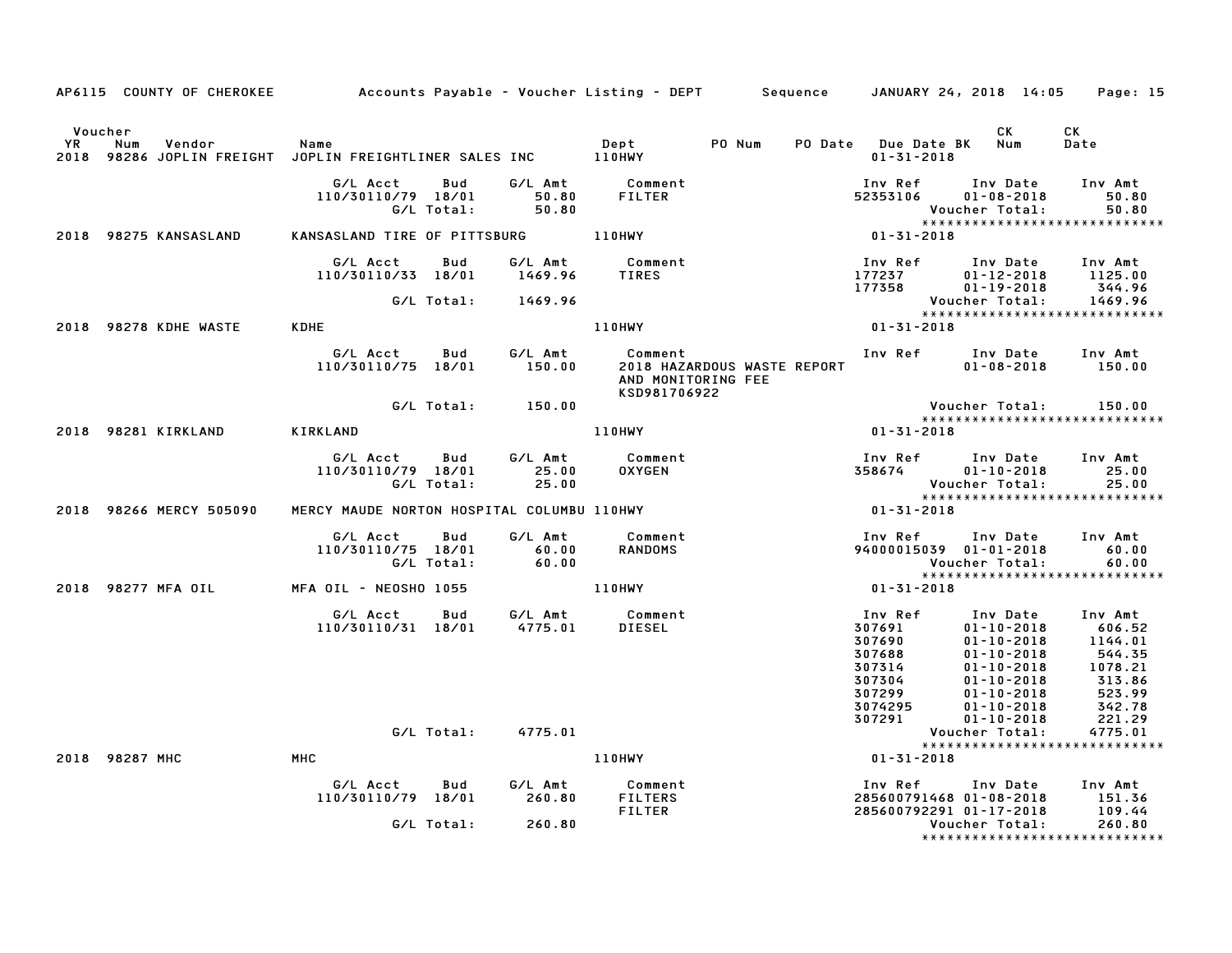|                      |                      | AP6115 COUNTY OF CHEROKEE Accounts Payable - Voucher Listing - DEPT Sequence JANUARY 24, 2018 14:05 Page: 16                                                                                                                                        |                    |                    |                                                                                                                                                                            |                                                                                                                                                                                                                                                                                                            |                |
|----------------------|----------------------|-----------------------------------------------------------------------------------------------------------------------------------------------------------------------------------------------------------------------------------------------------|--------------------|--------------------|----------------------------------------------------------------------------------------------------------------------------------------------------------------------------|------------------------------------------------------------------------------------------------------------------------------------------------------------------------------------------------------------------------------------------------------------------------------------------------------------|----------------|
| Voucher<br><b>YR</b> | Vendor Name<br>Num   | 110HWY 10HW NOWEST MINERALS<br>2018 98280 MIDWEST MINERAL MIDWEST MINERALS<br>2018 98280 MIDWEST MINERAL MIDWEST MINERALS                                                                                                                           |                    | Dept PO Num        | PO Date Due Date BK Num<br>$01 - 31 - 2018$                                                                                                                                | CK .                                                                                                                                                                                                                                                                                                       | CK<br>Date     |
|                      |                      | G/L Acct        Bud          G/L Amt             Comment<br>110/30110/79    17/12          9277.85        ROCK<br>110/30110/79 17/12<br>G/L Total:                                                                                                  | 9277.85            |                    |                                                                                                                                                                            | Inv Ref      Inv Date     Inv Amt<br>157729               12-31-2017          9277.85<br>Voucher Total: 9277.85<br>****************************                                                                                                                                                            |                |
|                      | 2018 98353 MUNICIPAL | MUNICIPAL INDUSTRIAL SUPPLY 110HWY                                                                                                                                                                                                                  |                    |                    | $****$<br>01-31-2018                                                                                                                                                       |                                                                                                                                                                                                                                                                                                            |                |
|                      |                      | G/L Acct  Bud  G/L Amt  Comment<br>110/30110/79  18/01  801.78  PARTS<br>G/L Total:  801.78                                                                                                                                                         |                    |                    |                                                                                                                                                                            |                                                                                                                                                                                                                                                                                                            |                |
|                      |                      | 2018 98271 NATALINIS NATALINI'S AUTOMOTIVE 110HWY                                                                                                                                                                                                   |                    |                    |                                                                                                                                                                            |                                                                                                                                                                                                                                                                                                            |                |
|                      |                      | G/L Acct Bud G/L Amt Comment Inv Ref<br>10/30110/79 18/01 400.09 BRAKE CLEANER 657638<br>18/01 BATTERY 657688<br>BATTERY 657688<br>BATTERY 65780<br>PARTS 65780<br>PARTS 657805<br>PARTS 658162<br>HOSE HOSE<br>HOSE BLADE<br>BLADE 658084<br>SALDE |                    |                    | $\begin{array}{r} 10V \: \: \sf{Re}\, \sf{F} \\ 657633 \\ 657633 \\ 657688 \\ 657780 \\ 657805 \\ 658162 \\ 658086 \\ 658084 \\ 658202 \\ 658226 \\ 658270 \\ \end{array}$ | Inv Date Inv Amt<br>1nv Date<br>01-10-2018<br>01-10-2018<br>01-10-2018<br>01-11-2018<br>01-11-2018<br>01-11-2018<br>01-11-2018<br>01-14-2018<br>01-15-2018<br>01-16-2018<br>01-16-2018<br>01-16-2018<br>01-16-2018<br>01-16-2018<br>01-16-2018<br>01-16-2018<br>01-16-2018<br>01-16-20<br>$01 - 16 - 2018$ | 45.98<br>26.99 |
|                      |                      | G/L Total: 400.09                                                                                                                                                                                                                                   |                    |                    |                                                                                                                                                                            | $01 - 17 - 2018$<br>Voucher Total:                                                                                                                                                                                                                                                                         | 400.09         |
|                      |                      | 2018 98340 NATALINIS NATALINI'S AUTOMOTIVE 110HWY                                                                                                                                                                                                   |                    |                    | Vouc<br>*****<br>01-31-2018                                                                                                                                                | *****************************                                                                                                                                                                                                                                                                              |                |
|                      |                      | G/L Acct Bud G/L Amt Comment<br>110/30110/79 18/01 39.94 DEF<br>G/L Total:            39.94                                                                                                                                                         |                    | <b>FUEL FILTER</b> |                                                                                                                                                                            | 01-17-2018 23.98<br>01-17-2018 15.96                                                                                                                                                                                                                                                                       |                |
|                      |                      | 2018 98270 O'MALLEY O'MALLEY IMPLEMENT CO INC 110HWY                                                                                                                                                                                                |                    |                    | $01 - 31 - 2018$                                                                                                                                                           | *****************************                                                                                                                                                                                                                                                                              |                |
|                      |                      | G/L Acct  Bud  G/L Amt  Comment<br>110/30110/79  18/01  16.00  ETHER<br>G/L  Total:  16.00                                                                                                                                                          |                    |                    |                                                                                                                                                                            | Inv Ref Inv Date Inv Amt<br>S34072 01-16-2018 16.00<br>Voucher Total:                                                                                                                                                                                                                                      | 16.00          |
|                      |                      | 2018 98282 OREILLY SFIELD O'REILLY AUTOMOTIVE   110HWY                                                                                                                                                                                              |                    |                    | $01 - 31 - 2018$                                                                                                                                                           |                                                                                                                                                                                                                                                                                                            |                |
|                      |                      | G/L Acct Bud G/L Amt Comment<br>110/30110/79 18/01<br>G/L Total:                                                                                                                                                                                    | $24.93$<br>$24.93$ | Comment<br>PARTS   |                                                                                                                                                                            | Inv Ref Inv Date Inv Amt<br>4083-289422 01-10-2018 24.93<br>Voucher Total: 24.93<br>Voucher Total: 24.93<br>****************************                                                                                                                                                                   | 24.93          |
|                      |                      | 2018 98356 PRIER PRIER TIRE SUPPLY INC 110HWY                                                                                                                                                                                                       |                    |                    | $01 - 31 - 2018$                                                                                                                                                           |                                                                                                                                                                                                                                                                                                            |                |
|                      |                      | G/L Acct Bud G/L Amt Comment<br>110/30110/79 18/01 92.50<br>G/L Total: 92.50                                                                                                                                                                        |                    | 0'RINGS            |                                                                                                                                                                            | Inv Ref Inv Date Inv Amt<br>0078085-IN 01-18-2018<br>Voucher Total:<br>*****************************                                                                                                                                                                                                       | 92.50<br>92.50 |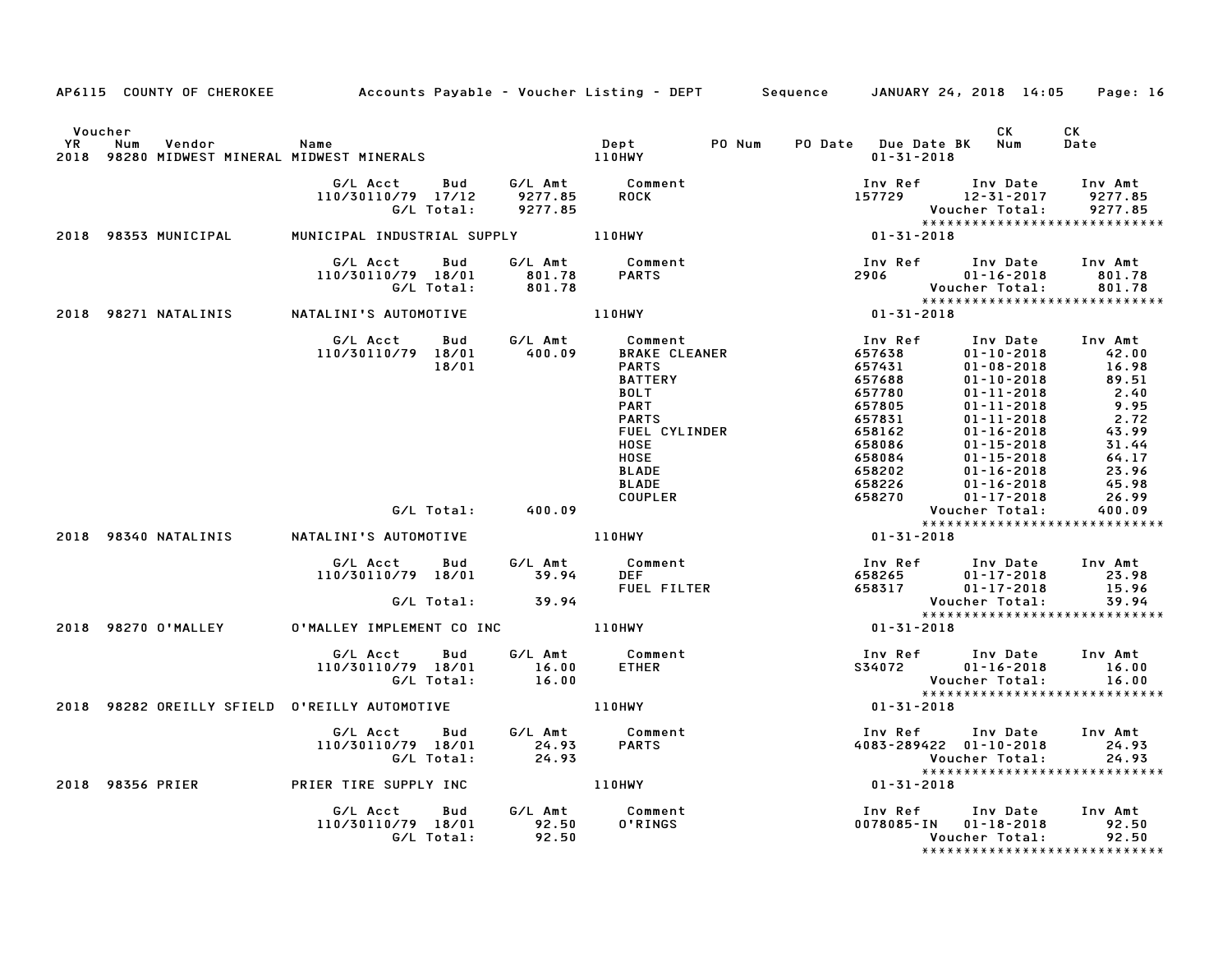| AP6115 COUNTY OF CHEROKEE                            |                                                     |                               | Accounts Payable – Voucher Listing – DEPT         Sequence                  | JANUARY 24, 2018 14:05                                                                                                                 | Page: 17                       |
|------------------------------------------------------|-----------------------------------------------------|-------------------------------|-----------------------------------------------------------------------------|----------------------------------------------------------------------------------------------------------------------------------------|--------------------------------|
| Voucher<br>YR<br>Num<br>Vendor<br>2018 98285 PURCELL | Name<br>PURCELL TIRE & RUBBER COMPANY               |                               | CK<br>CK<br>Dept<br>PO Num<br>110HWY                                        | PO Date<br>Due Date BK<br>Num<br>Date<br>$01 - 31 - 2018$                                                                              |                                |
|                                                      | G/L Acct<br>Bud<br>110/30110/33 18/01<br>G/L Total: | G/L Amt<br>1070.00<br>1070.00 | Comment<br><b>TIRES</b>                                                     | Inv Ref<br>Inv Date<br>Inv Amt<br>2621695<br>$01 - 09 - 2018$<br>1070.00<br>Voucher Total:<br>1070.00<br>***************************** |                                |
| 98279 SHORT CREEK<br>2018                            | SHORT CREEK TRUE VALUE                              |                               | 110HWY                                                                      | 01-31-2018                                                                                                                             |                                |
|                                                      | G/L Acct<br>Bud<br>110/30110/79 18/01<br>G/L Total: | G/L Amt<br>36.50<br>36.50     | Comment<br>WINDSHIELD FLUID                                                 | Inv Ref<br>Inv Amt<br>Inv Date<br>B115501<br>$01 - 11 - 2018$<br>Voucher Total:                                                        | 36.50<br>36.50                 |
| 98269 SUMMIT TX<br>2018                              | SUMMIT TRUCK GROUP                                  |                               | <b>110HWY</b>                                                               | *****************************<br>01-31-2018                                                                                            |                                |
|                                                      | G/L Acct<br>Bud<br>110/30110/79 18/01<br>G/L Total: | G/L Amt<br>193.20<br>193.20   | Comment<br><b>PART</b>                                                      | Inv Ref<br>Inv Amt<br>Inv Date<br>150136604<br>$01 - 12 - 2018$<br>150136776<br>$01 - 17 - 2018$<br>Voucher Total:                     | 96.60<br>96.60<br>193.20       |
| 98400 TRUE VALUE COL TRUE VALUE COLUMBUS<br>2018     |                                                     |                               | <b>110HWY</b>                                                               | *****************************<br>01-31-2018                                                                                            |                                |
|                                                      | G/L Acct<br>Bud<br>110/30110/79 18/01<br>G/L Total: | G/L Amt<br>4.29<br>4.29       | Comment<br><b>ENAMEL</b>                                                    | Inv Ref<br>Inv Date<br>Inv Amt<br>A335785<br>$01 - 22 - 2018$<br>Voucher Total:<br>*****************************                       | 4.29<br>4.29                   |
| 2018 98326 COMMERCE VISA                             | <b>COMMERCE BANK</b>                                |                               | 130NOXWEED                                                                  | <b>DEPT</b><br>42124.16<br>Total:<br>$01 - 31 - 2018$                                                                                  |                                |
|                                                      | G/L Acct<br>Bud<br>130/30130/88<br>18/01            | G/L Amt<br>50.00              | Comment<br>ACCT                                                             | Inv Ref<br>Inv Date<br>Inv Amt                                                                                                         |                                |
|                                                      | G/L Total:                                          | 50.00                         | <b>KELLY REGISTRATION</b>                                                   | 12-20-2017<br>Voucher Total:<br>*****************************                                                                          | 50.00<br>50.00                 |
|                                                      |                                                     |                               |                                                                             | <b>DEPT</b><br>Total:                                                                                                                  | 50.00                          |
| 2018 98383 BAXTER                                    | CITY OF BAXTER SPRINGS                              |                               | 140HEALTH                                                                   | $01 - 31 - 2018$                                                                                                                       |                                |
|                                                      | G/L Acct<br>Bud<br>140/30140/87 18/01               | G/L Amt<br>20.00              | Comment<br>WIC PROGRAM                                                      | Inv Ref<br>Inv Date<br>Inv Amt                                                                                                         |                                |
|                                                      |                                                     |                               | <b>BUILDING RENTAL</b><br>1/3, 1/4                                          | $01 - 22 - 2018$                                                                                                                       | 20.00                          |
| 2018 98382 CARDMEMBER                                | G/L Total:<br>CHASE CARD SERVICES                   | 20.00                         | 140HEALTH                                                                   | Voucher Total:<br>*****************************<br>$01 - 31 - 2018$                                                                    | 20.00                          |
|                                                      | G/L Acct<br>Bud<br>140/30140/21 18/01               | G/L Amt<br>117.27             | Comment<br><b>HEALTH DEPT</b>                                               | Inv Ref<br>Inv Date<br>Inv Amt                                                                                                         |                                |
|                                                      |                                                     |                               | ACCT<br>INDIGITAL WAVE<br><b>PARCOM</b><br>DOLLAR GENERAL<br>DOLLAR GENERAL | $01 - 02 - 2018$<br>$01 - 08 - 2018$<br>01-10-2018<br>12-15-2017                                                                       | 36.00<br>75.00<br>4.63<br>1.64 |
|                                                      | G/L Total:                                          | 117.27                        |                                                                             | Voucher Total:<br>* * * * * * * * * * * * * * * * * *                                                                                  | 117.27<br>* * * * * * * * *    |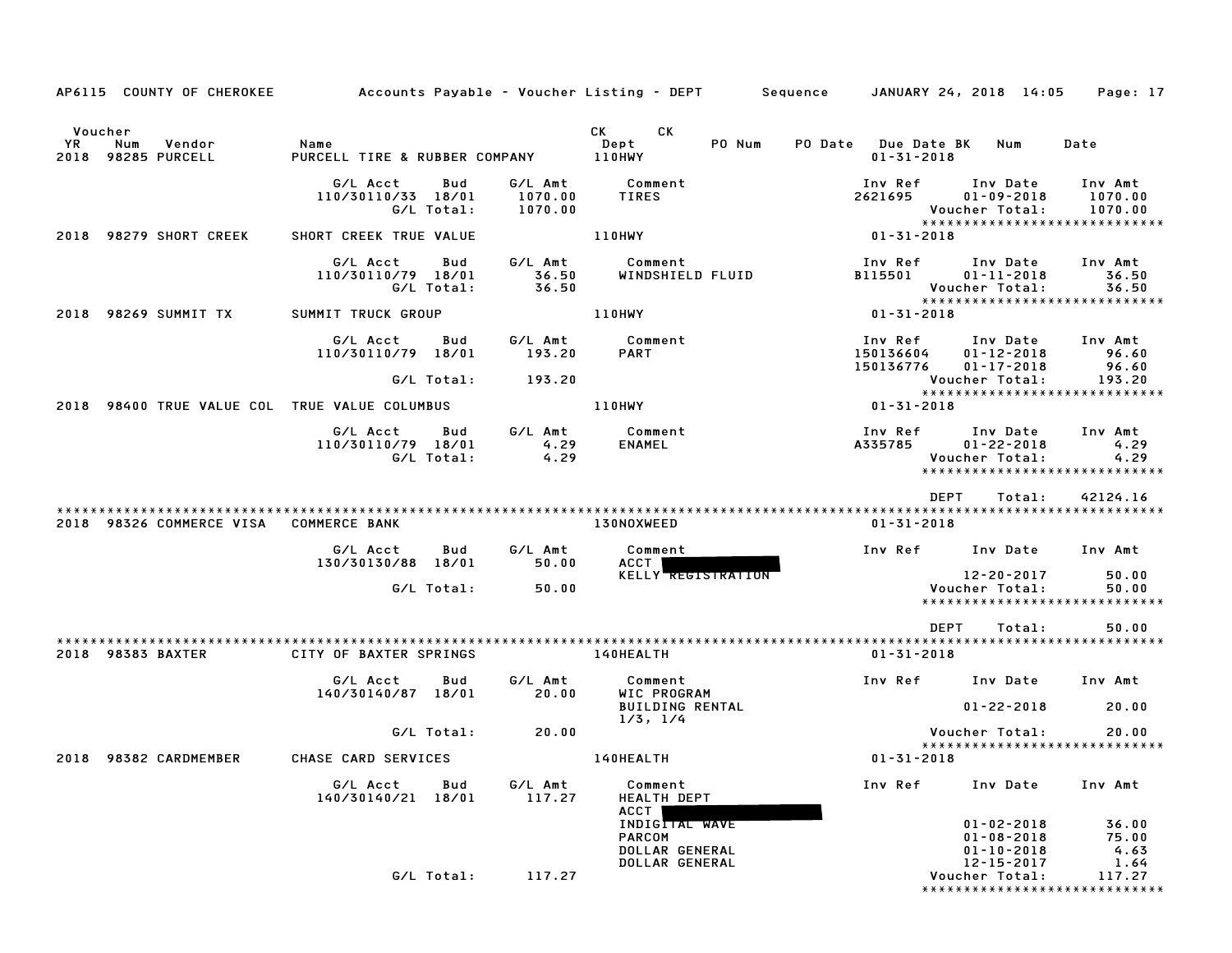|                      | AP6115 COUNTY OF CHEROKEE                                           |                                                      |                   |                           | Accounts Payable – Voucher Listing – DEPT         Sequence     JANUARY 24, 2018  14:05 |                                             |                                                                                          | Page: 18                      |
|----------------------|---------------------------------------------------------------------|------------------------------------------------------|-------------------|---------------------------|----------------------------------------------------------------------------------------|---------------------------------------------|------------------------------------------------------------------------------------------|-------------------------------|
| Voucher<br><b>YR</b> | Num<br>Vendor<br>2018 98384 COMM HEALTH                             | Name<br>COMMUNITY HEALTH CENTER OF SEK INC 140HEALTH |                   |                           | PO Num<br>Dept                                                                         | PO Date Due Date BK Num<br>$01 - 31 - 2018$ | CK.                                                                                      | CK<br>Date                    |
|                      |                                                                     | G/L Acct<br>140/30140/43 18/01                       | Bud               | G/L Amt<br>20.00          | Comment<br>HEALTH DEPT                                                                 |                                             | Inv Ref Inv Date Inv Amt                                                                 |                               |
|                      |                                                                     |                                                      |                   |                           | MENVEO VACCINE,<br>RETURNED FLU VACCINE                                                | CREDIT                                      | $01 - 18 - 2018$                                                                         | 1140.00<br>1120.00CR<br>20.00 |
|                      |                                                                     |                                                      | G/L Total:        | 20.00                     |                                                                                        |                                             | Voucher Total:<br>*****************************                                          |                               |
|                      | 2018 98385 EMPIRE                                                   | EMPIRE DISTRICT ELECTRIC COMPANY 140HEALTH           |                   |                           |                                                                                        | 01-31-2018                                  |                                                                                          |                               |
|                      |                                                                     | G/L Acct<br>140/30140/72 18/01                       | Bud               | G/L Amt<br>379.12         | Comment<br>HEALTH DEPT                                                                 |                                             | Inv Ref Inv Date Inv Amt                                                                 |                               |
|                      |                                                                     |                                                      | G/L Total:        | 379.12                    | ACCT 616527-32-1                                                                       |                                             | $01 - 18 - 2018$<br>Voucher Total:                                                       | 379.12<br>379.12              |
|                      | 2018 98386 FIRST CHRISTIAN FIRST CHRISTIAN CHURCH PARSONS 140HEALTH |                                                      |                   |                           |                                                                                        | 01-31-2018                                  | *****************************                                                            |                               |
|                      |                                                                     | G/L Acct<br>140/30140/87 18/01                       | Bud               | G/L Amt<br>375.00         | Comment<br>WIC PROGRAM                                                                 |                                             | Inv Ref Inv Date                                                                         | Inv Amt                       |
|                      |                                                                     |                                                      |                   |                           | <b>BUILDING RENTAL</b><br>JAN 9, 10, 16, 24, 25                                        |                                             | $01 - 22 - 2018$                                                                         | 375.00                        |
|                      |                                                                     |                                                      | G/L Total:        | 375.00                    |                                                                                        |                                             | Voucher Total:<br>*****************************                                          | 375.00                        |
|                      | 2018 98387 GALENA                                                   | CITY OF GALENA                                       |                   |                           | 140HEALTH                                                                              | $01 - 31 - 2018$                            |                                                                                          |                               |
|                      |                                                                     | G/L Acct<br>140/30140/87 18/01                       | Bud               | G/L Amt<br>20.00          | Comment<br>WIC PROGRAM<br><b>BUILDING RENTAL</b>                                       |                                             | Inv Ref Inv Date Inv Amt<br>$01 - 22 - 2018$                                             | 20.00                         |
|                      |                                                                     |                                                      | G/L Total:        | 20.00                     | JAN 17 & 23                                                                            |                                             | Voucher Total:                                                                           | 20.00                         |
|                      |                                                                     |                                                      |                   |                           |                                                                                        |                                             | *****************************                                                            |                               |
|                      | 2018 98388 MANZER, J                                                | DR JONATHAN MANZER                                   |                   |                           | 140HEALTH                                                                              | 01-31-2018                                  |                                                                                          |                               |
|                      |                                                                     | G/L Acct<br>140/30140/82 18/01                       | Bud               | G/L Amt<br>100.00         | Comment<br><b>HEALTH DEPT</b>                                                          |                                             | Inv Ref Inv Date Inv Amt                                                                 |                               |
|                      |                                                                     |                                                      |                   |                           | <b>CONTRACTED SERVICES</b><br>JANUARY 2018                                             |                                             | $01 - 22 - 2018$                                                                         | 100.00                        |
|                      |                                                                     |                                                      | G/L Total:        | 100.00                    |                                                                                        |                                             | Voucher Total:<br>*****************************                                          | 100.00                        |
|                      | 2018 98389 OSWEGO CHURCH                                            | <b>OSWEGO CHRISTIAN CHURCH</b>                       |                   |                           | 140HEALTH                                                                              | 01-31-2018                                  |                                                                                          |                               |
|                      |                                                                     | G/L Acct<br>140/30140/87 18/01                       | Bud               | G/L Amt<br>100.00         | Comment<br>WIC PROGRAM                                                                 |                                             | Inv Ref Inv Date                                                                         | Inv Amt                       |
|                      |                                                                     |                                                      |                   |                           | <b>BUILDING RENTAL</b><br>JAN 11                                                       |                                             | $01 - 22 - 2018$                                                                         | 100.00                        |
|                      |                                                                     |                                                      | G/L Total:        | 100.00                    |                                                                                        |                                             | Voucher Total:<br>*****************************                                          | 100.00                        |
|                      | 2018 98390 PACCC                                                    | <b>PACCC</b>                                         |                   |                           | 140HEALTH                                                                              | 01-31-2018                                  |                                                                                          |                               |
|                      |                                                                     | G/L Acct<br>140/30140/75 18/01                       | Bud<br>G/L Total: | G/L Amt<br>25.00<br>25.00 | Comment<br>YEARLY MEMBERSHIP RENEWAL                                                   |                                             | Inv Ref Inv Date<br>$01 - 22 - 2018$<br>Voucher Total:<br>****************************** | Inv Amt<br>25.00<br>25.00     |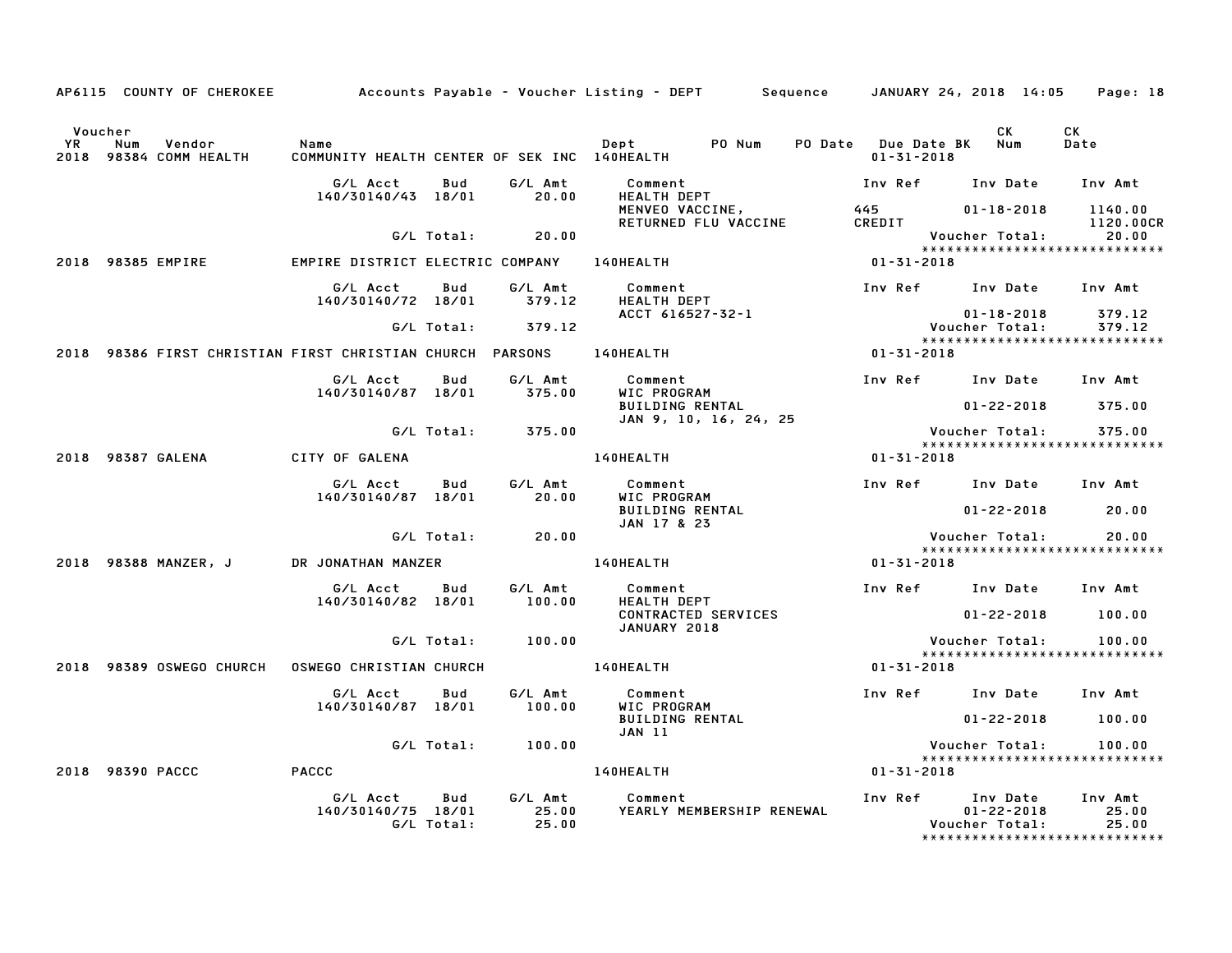| AP6115 COUNTY OF CHEROKEE                                  |                                              |              |                               | Accounts Payable – Voucher Listing – DEPT<br>Sequence          |                                        | JANUARY 24, 2018 14:05                                                          | Page: 19                      |
|------------------------------------------------------------|----------------------------------------------|--------------|-------------------------------|----------------------------------------------------------------|----------------------------------------|---------------------------------------------------------------------------------|-------------------------------|
| Voucher<br>YR.<br>Vendor<br>Num<br>2018 98391 QUALITY PEST | Name<br>QUALITY PEST CONTROL INC             |              |                               | CK<br>СK<br>PO Num<br>Dept<br>PO Date<br>140HEALTH             | <b>Due Date BK</b><br>$01 - 31 - 2018$ | Num                                                                             | Date                          |
|                                                            | G/L Acct<br>140/30140/76 18/01               | Bud          | G/L Amt<br>50.00              | Comment<br>HEALTH DEPT                                         | Inv Ref                                | Inv Date                                                                        | Inv Amt                       |
|                                                            | G/L Total:                                   |              | 50.00                         | MONTHLY SPRAY                                                  | 101368                                 | $01 - 17 - 2018$<br>Voucher Total:                                              | 50.00<br>50.00                |
| 98392 QUILL<br>2018                                        | QUILL CORPORATION                            |              |                               | 140HEALTH                                                      | $01 - 31 - 2018$                       | *****************************                                                   |                               |
|                                                            | G/L Acct<br>140/30140/21 18/01               | Bud          | G/L Amt<br>89.89              | Comment<br>POLY POCKETS, TISSUE<br>TRASH BAGS                  | Inv Ref<br>3748196                     | Inv Date<br>$01 - 05 - 2018$                                                    | Inv Amt<br>89.89              |
|                                                            | G/L Total:                                   |              | 89.89                         |                                                                |                                        | Voucher Total:<br>*****************************                                 | 89.89                         |
|                                                            |                                              |              |                               |                                                                | <b>DEPT</b>                            | Total:                                                                          | 1296.28                       |
| 2018 98343 KS SEC ELECTION KANSAS SECRETARY OF STATE       |                                              |              |                               | 160ELECT                                                       | $01 - 31 - 2018$                       |                                                                                 |                               |
|                                                            | G/L Acct<br>160/30160/79 18/01<br>G/L Total: | Bud          | G/L Amt<br>6300.00<br>6300.00 | Comment<br>ELVIS ANNUAL COST                                   | Inv Ref                                | Inv Date<br>$01 - 18 - 2018$<br>Voucher Total:<br>***************************** | Inv Amt<br>6300.00<br>6300.00 |
|                                                            |                                              |              |                               |                                                                | <b>DEPT</b>                            | Total:                                                                          | 6300.00                       |
| 2018 98347 AT&T 5001                                       | AT&T                                         |              |                               | 224911                                                         | $01 - 31 - 2018$                       |                                                                                 |                               |
|                                                            | G/L Acct<br>224/31224/01                     | Bud          | G/L Amt<br>900.46             | Comment<br>ACCT 316 140 2371 911 6<br>316 140 9942 098 7       | Inv Ref                                | Inv Date<br>$01 - 01 - 2018$                                                    | Inv Amt<br>254.81<br>645.65   |
|                                                            | G/L Total:                                   |              | 900.46                        |                                                                |                                        | Voucher Total:<br>*****************************                                 | 900.46                        |
| 2018 98393 COMMERCE VISA                                   | <b>COMMERCE BANK</b>                         |              |                               | <b>230APP</b>                                                  | <b>DEPT</b><br>$01 - 31 - 2018$        | Total:                                                                          | 900.46                        |
|                                                            | G/L Acct<br>230/30230/81 18/01               | Bud<br>18/01 | G/L Amt<br>21.79              | Comment<br>ACCT<br><b>MARK FIXUN</b>                           | Inv Ref                                | Inv Date                                                                        | Inv Amt                       |
|                                                            | G/L Total:                                   |              | 21.79                         | <b>COLUMBUS TRUE VALUE</b>                                     |                                        | $12 - 28 - 2017$<br>Voucher Total:<br>*****************************             | 21.79<br>21.79                |
| 2018 98394 FILE SAFE                                       | FILE SAFE INC                                |              |                               | <b>230APP</b>                                                  | $01 - 31 - 2018$                       |                                                                                 |                               |
|                                                            | G/L Acct<br>230/30230/75 18/01               | Bud          | G/L Amt<br>111.50             | Comment<br>1 YEAR SUPPORT/MAINTENANCE 27799<br><b>INTERNET</b> | Inv Ref                                | Inv Date<br>$01 - 09 - 2018$                                                    | Inv Amt<br>111.50             |
|                                                            | G/L Total:                                   |              | 111.50                        |                                                                |                                        | Voucher Total:<br>*****************************                                 | 111.50                        |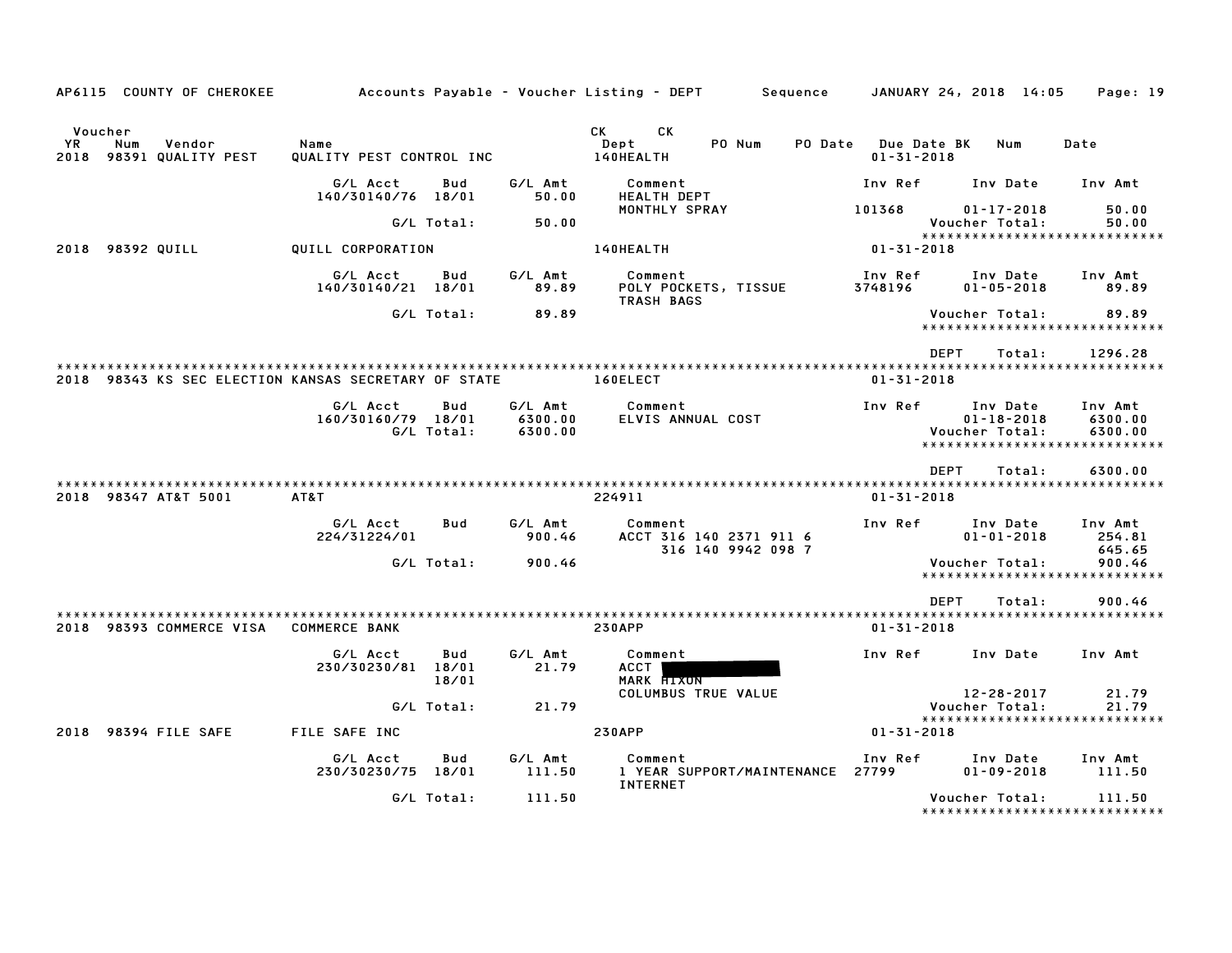| AP6115 COUNTY OF CHEROKEE                         | Accounts Payable – Voucher Listing – DEPT         Sequence |                       |                             |                                         |                                                                           |         |                                        | JANUARY 24, 2018 14:05                                               | Page: 20                                                     |
|---------------------------------------------------|------------------------------------------------------------|-----------------------|-----------------------------|-----------------------------------------|---------------------------------------------------------------------------|---------|----------------------------------------|----------------------------------------------------------------------|--------------------------------------------------------------|
| Voucher<br>Num<br>Vendor<br>YR<br>2018 98395 KCAA | Name<br><b>KCAA EDUCATION FUND</b>                         |                       |                             | Dept<br><b>230APP</b>                   | PO Num                                                                    | PO Date | <b>Due Date BK</b><br>$01 - 31 - 2018$ | СK<br>Num                                                            | <b>CK</b><br>Date                                            |
|                                                   | G/L Acct<br>230/30230/75 18/01<br>G/L Total:               | Bud                   | G/L Amt<br>125.00<br>125.00 | Comment                                 | 2018 MEMBERSHIP DUES                                                      |         | Inv Ref<br>10011                       | Inv Date<br>$01 - 22 - 2018$<br>Voucher Total:                       | Inv Amt<br>125.00<br>125.00<br>***************************** |
|                                                   |                                                            |                       |                             |                                         |                                                                           |         |                                        | <b>DEPT</b><br>Total:                                                | 258.29                                                       |
| 2018 98362 GIBSON, S                              | SHANE S GIBSON                                             |                       |                             | 260BENEFITS                             |                                                                           |         | $01 - 31 - 2018$                       |                                                                      |                                                              |
|                                                   | G/L Acct<br>260/30260/05 18/01                             | Bud                   | G/L Amt<br>89.33            | Comment<br><b>ERROR</b>                 | REIMB KPERS TAKEN OUT IN                                                  |         | Inv Ref                                | Inv Date<br>$01 - 22 - 2018$                                         | Inv Amt<br>89.33                                             |
|                                                   | G/L Total:                                                 |                       | 89.33                       |                                         |                                                                           |         |                                        | Voucher Total:                                                       | 89.33<br>*****************************                       |
| 2018 98361 GROVES, D                              | DAVID M GROVES                                             |                       |                             | 260BENEFITS                             |                                                                           |         | $01 - 31 - 2018$                       |                                                                      |                                                              |
|                                                   | G/L Acct<br>260/30260/05 18/01                             | Bud<br>18/01          | G/L Amt<br>129.84           | Comment<br>IN ERROR                     | REIMB FOR KPERS TAKEN OUT                                                 |         | Inv Ref                                | Inv Date<br>$01 - 22 - 2018$                                         | Inv Amt<br>129.84                                            |
|                                                   | G/L Total:                                                 |                       | 129.84                      |                                         |                                                                           |         |                                        | Voucher Total:                                                       | 129.84<br>****************************                       |
| 2018 98349 MERITAIN                               | MERITAIN HEALTH                                            |                       |                             | 260BENEFITS                             |                                                                           |         | $01 - 31 - 2018$                       |                                                                      |                                                              |
|                                                   | G/L Acct<br>260/30260/15 18/01                             | Bud                   | G/L Amt<br>49752.64         | Comment<br>GROUP 02438<br>FEBRUARY 2018 | CHEROKEE COUNTY KANSAS                                                    |         | Inv Ref                                | Inv Date<br>$01 - 18 - 2018$                                         | Inv Amt<br>49752.64                                          |
|                                                   | G/L Total:                                                 |                       | 49752.64                    |                                         |                                                                           |         |                                        | Voucher Total:                                                       | 49752.64<br>*****************************                    |
|                                                   |                                                            |                       |                             |                                         |                                                                           |         |                                        | DEPT<br>Total:                                                       | 49971.81                                                     |
| 2018 98398 HOSPITALITY                            | COLUMBUS HOSPITALITY CENTER                                |                       |                             | 300ELDERLY                              |                                                                           |         | $01 - 31 - 2018$                       |                                                                      |                                                              |
|                                                   | G/L Acct<br>300/30300/74 18/01<br>G/L Total:               | Bud                   | G/L Amt<br>435.89<br>435.89 | Comment                                 | REIMB/TELEPHONE BILLS                                                     |         | Inv Ref                                | Inv Date<br>$01 - 22 - 2018$<br>Voucher Total:                       | Inv Amt<br>435.89<br>435.89<br>***************************** |
| 2018 98350 KS GAS                                 | KANSAS GAS SERVICE                                         |                       |                             | 300ELDERLY                              |                                                                           |         | $01 - 31 - 2018$                       |                                                                      |                                                              |
|                                                   | G/L Acct<br>300/30300/72                                   | Bud<br>18/01<br>18/01 | G/L Amt<br>393.86           | Comment                                 | ACCT 510724504 2014982 18<br>510020083 1175382 00<br>510074383 1179346 45 |         | Inv Ref                                | Inv Date<br>$01 - 11 - 2018$<br>$01 - 15 - 2018$<br>$01 - 17 - 2018$ | Inv Amt<br>85.15<br>48.07<br>260.64                          |
|                                                   | G/L Total:                                                 |                       | 393.86                      |                                         |                                                                           |         |                                        | Voucher Total:<br>*********************                              | 393.86                                                       |
|                                                   |                                                            |                       |                             |                                         |                                                                           |         |                                        | <b>DEPT</b><br>Total:                                                | 829.75                                                       |
|                                                   |                                                            |                       |                             |                                         |                                                                           |         |                                        |                                                                      |                                                              |